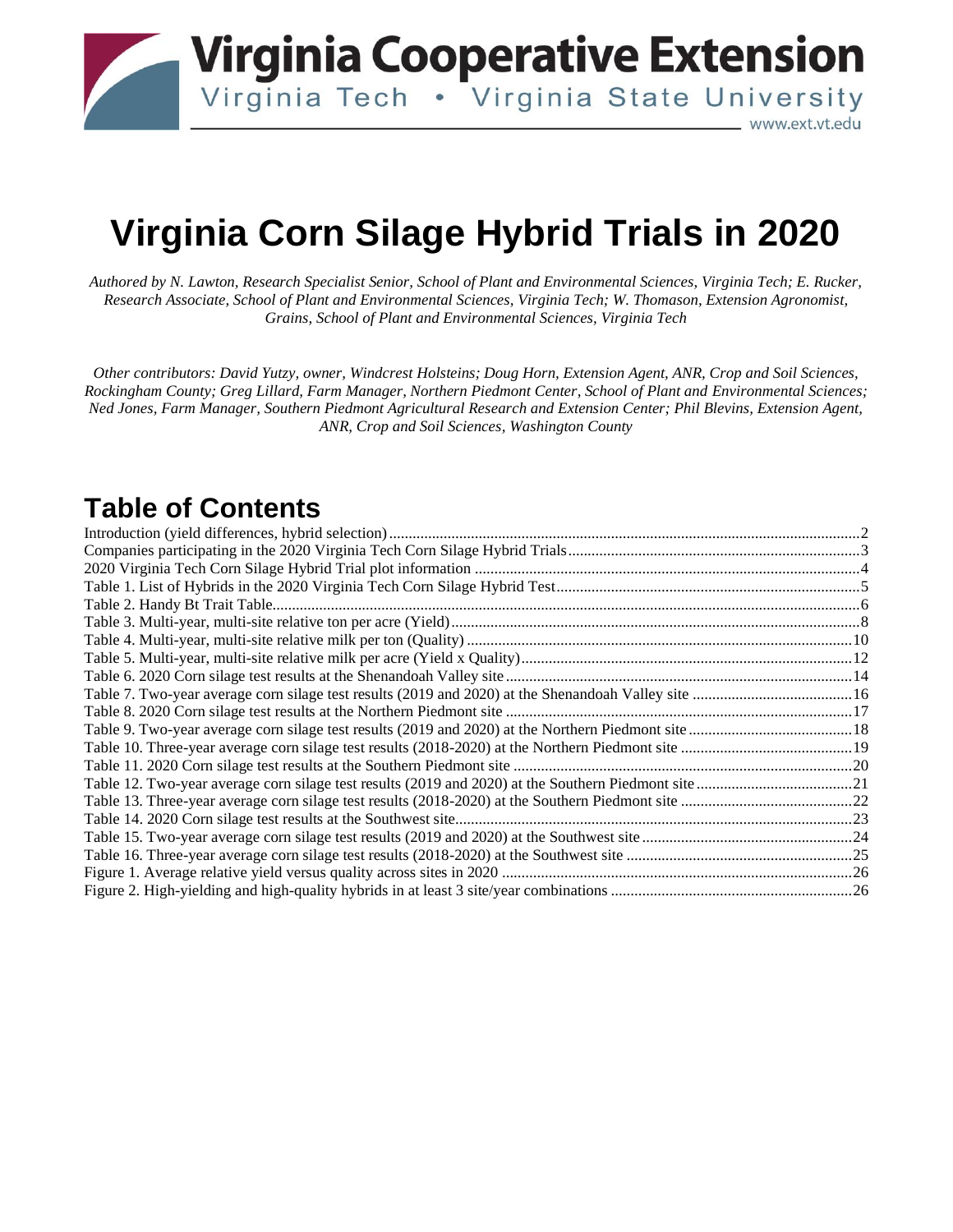### **Introduction**

This report contains the results for performance trials from commercial corn hybrids produced for silage at four locations in Virginia in 2020 as well as two- and three-year average performance, when available. In order to avoid problems with comparisons over sites and years, multi-year yields are presented as a percentage of the total called relative yield at that particular site-year combination. All locations were planted with a Wintersteiger PlotKing 2600 planter and harvested with commercial silage equipment. Yields are presented on a dry matter and 35% dry matter basis for comparison. Quality analysis was performed using a Foss NIR XDS Rapid Content Analyzer. All hybrids entered in the Virginia trials were submitted for testing by commercial companies. The locations at which particular hybrids were entered were specified by the company. Companies entering hybrids were charged a fee for each hybrid per location to support the Virginia Corn Silage Performance Trials.

### **Yield Differences**

Experimental plots vary in yield and other measurements due to location in the field and other factors which cannot be controlled. Statistics given in the tables are intended to help the reader make valid comparisons between hybrids. The magnitude of difference due to uncontrollable variation has been computed for the data and is listed at the bottom of columns as the LSD (.10) (least significant difference with 90% confidence). Differences less than the LSD are assumed not to be real differences with 90% confidence.

## **Hybrid Selection**

### **Multi-year results are more reliable than single-year results.**

When making hybrid selections it is important to realize that hybrids differ in their performance under differing environments. Some hybrids are more adapted to a wide range of environments. Hybrid performance may differ with year and location variations of rainfall, temperature, pests and other environmental variables. In these experiments, many hybrids have essentially the same yield, and great care should be taken in interpreting the results of a single year's tests, especially at only one location.

For these reasons it is important, whenever possible, to also look at a hybrid's average yield across locations when making selections. Multi-year averages give greater confidence to hybrid performance decisions. Relative yield tables compare the yield of a hybrid to the average yield of all hybrids in the test. These tables are an excellent summary of yield potential compared to other hybrids.

### **Understanding Relative Yield**

Companies entering silage hybrids decide which hybrids are planted at which locations. In 2020, some hybrids were planted at all four locations and others at only one or two sites.

Combining and comparing absolute yield and other results from multiple sites is inappropriate when not all hybrids are planted at all locations. For example, one hybrid might have an unfair advantage in such a comparison because it was tested only at sites with ideal growing conditions. Another hybrid tested at sites with less-than-ideal growing conditions would have yields that tended to be lower. In this example, it would be difficult to determine whether yield differences were because of differences in genetic yield potential or simply because of differences in the environmental conditions under which they were tested. The solution is to compare hybrids based on relative yields rather than absolute yields.

To calculate relative yield, the yield for each hybrid at each site is divided by the average yield for all hybrids tested at that same site and multiplied by 100. Once each hybrid at each site has been assigned a relative yield, comparisons can be made between hybrids tested at the same site or different sites. For hybrids tested at multiple sites, we can also calculate a multi-site relative yield average.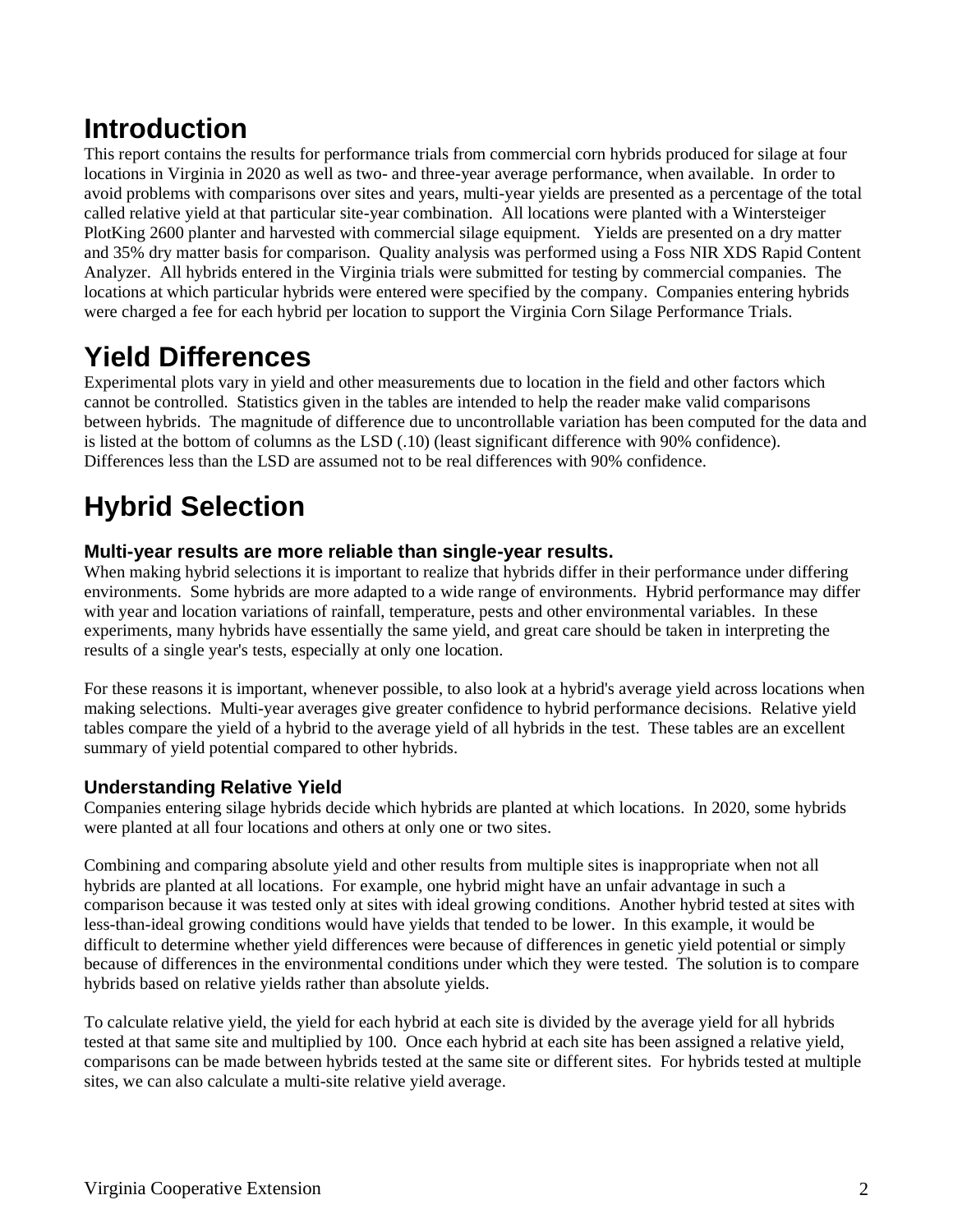Relative yields of 100 indicate hybrids that were average performers. Relative yields greater than 100 indicate yields above-average. Relative yields less than 100 indicate yields below-average. The magnitude of the relative yield numbers indicates how far above or below average a hybrid performed. For example, a hybrid with a relative yield of 110 yielded 10% above the average yield for all hybrids at that site.

### **Selecting hybrids for both yield and quality**

Milk2006 is used to condense multiple corn silage quality and digestibility factors into one easy-to-compare "milk per ton" number. This system also generates a "milk per acre" rating for each hybrid, calculated by multiplying yield (tons per acre) by quality (pounds of milk per ton). The same problem described above for multi-site yield comparisons exists for yield by quality comparisons: not all hybrids were tested at all sites. Therefore, relative quality and relative yield x quality ratings were calculated.

Milk2006 is a system developed by University of Wisconsin researchers to simplify quality comparisons between corn silage samples. Included in the analysis are variety identification, kernel processing, dry matter, crude protein, NDF, in-vitro NDF digestibility, starch percent and yield per acre. Compared to Milk2000, Milk2006 values more accurately address the effects of fiber digestibility on silage quality. Milk2006 has proven to more accurately reflect actual milk production than earlier versions of the program.

Milk2006 was designed solely as an index to be used when making quality comparisons between silage samples or hybrids. Milk per ton or milk per acre numbers should not be used to predict actual milk production on your farm. Milk per ton is more accurate at predicting cow performance since it includes quality factors that affect milk production. Milk per acre allows consideration of yield as well as quality factors.

### **Use other information**

Consider as much other information as possible from other independent sources before selecting hybrids. Look for agronomic as well as silage quality data.

### **Companies Participating in the 2020 Virginia Tech Corn Silage Hybrid Trials**

| Company                            | <b>Brand</b>            | <b>Address</b>                               |
|------------------------------------|-------------------------|----------------------------------------------|
| <b>AgReliant Genetics, LLC</b>     | LG Seeds                | 1122 E. 169 <sup>th</sup> St., Westfield, IN |
|                                    |                         | 46074                                        |
| Augusta Seed                       | Augusta Seed            | PO Box 899, Verona, VA 24482                 |
| <b>Caverndale Farms Brand Seed</b> | Caverndale Farms        | 1921 Bluegrass Pike, Danville, KY            |
|                                    |                         | 40422                                        |
| Corteva Agriscience Ag. Division   | Pioneer                 | 7200 NW 62 <sup>nd</sup> Ave., Johnston, IA  |
| Dow/Dupont                         |                         | 50131                                        |
| Erwin-Keith, Inc.                  | Progeny Ag Products     | 1529 Hwy 193, Wynne, AR 72396                |
| Mid-Atlantic Seeds                 | Mid-Atlantic            | 204 St. Charles Way #163, York,              |
|                                    |                         | PA 17402                                     |
| Nutrien Ag Solutions               | Dyna-Gro                | 396 Washington St., Boydton, VA              |
|                                    |                         | 23917                                        |
| Seed Consultants, Inc.             | <b>Seed Consultants</b> | 648 Miami Trace Rd., Washington              |
|                                    |                         | Court House, OH 43160                        |
| Syngenta Seeds                     | NK Brand                | 4013 Fairmount Pike, Signal                  |
|                                    |                         | Mountain, TN 37377                           |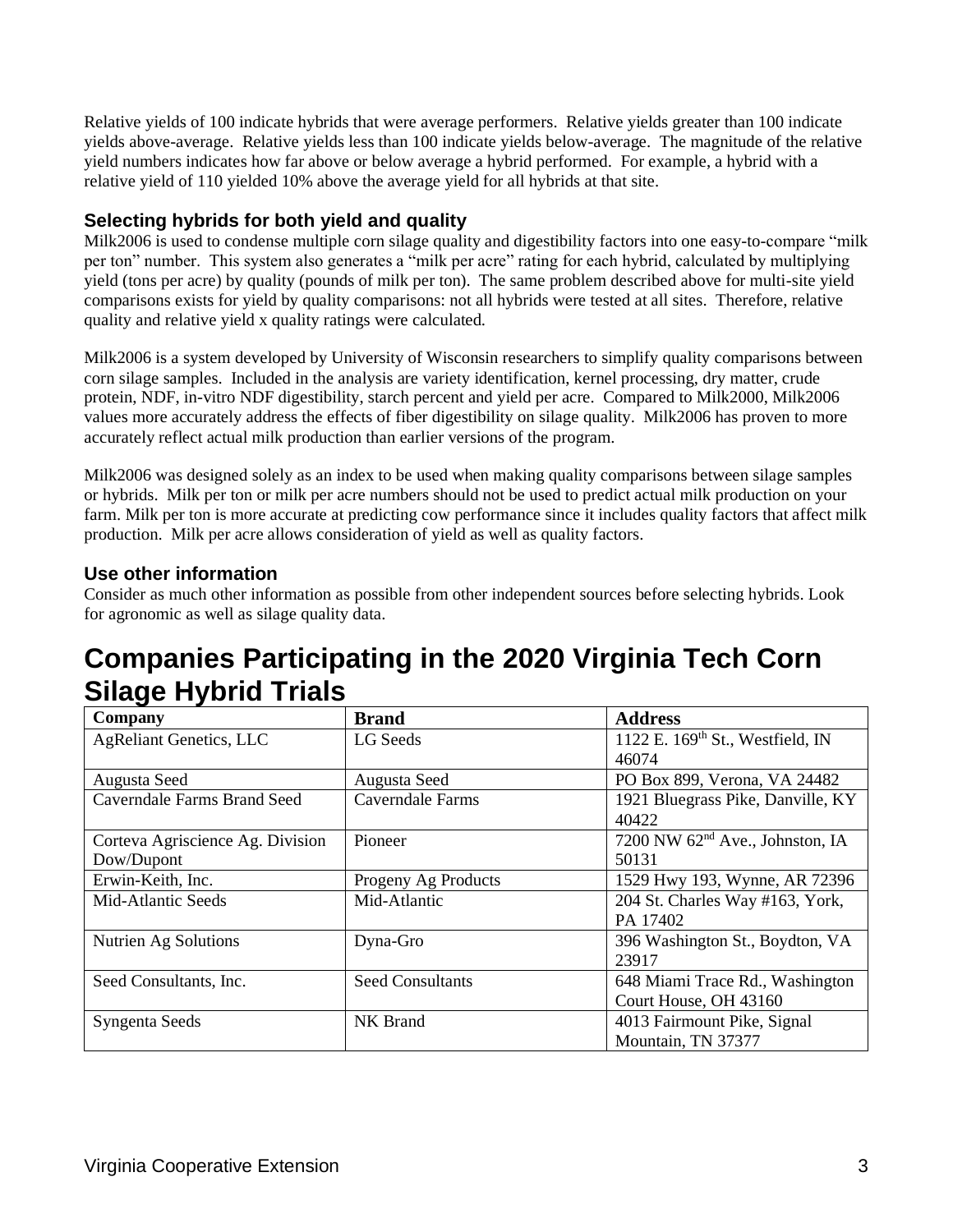### **2020 Virginia Tech Corn Silage Hybrid Trials Plot Information**

(Rates are on a per acre basis.)

#### **Blackstone (Southern Piedmont Agricultural Research & Extension Center)**

| Planted:    | April 17, 2020 conventional tillage                                                              |
|-------------|--------------------------------------------------------------------------------------------------|
| Harvested:  | August 5, 2020                                                                                   |
| Pesticide:  | 1 pt Brawl + 1 qt atrazine April 17, 2020; 5 lb Force 3G® at planting                            |
| Fertilizer: | 1000 lb 10-10-10 pre-plant incorporated April 3, 2020; 17 gal 15-15-0-2S-.13B-.25Zn at planting; |
|             | 80 lb N top-dressed using UAN May 21, 2020                                                       |
| Population: | 29,882 ppa                                                                                       |
| Plot Size:  | $2$ rows $25'$ x $30''$ 4 replications                                                           |
| Soil Type:  | Appling sandy loam                                                                               |
| Cooperator: | Ned Jones                                                                                        |

#### **Orange (Northern Piedmont Center)**

| Planted:    | April 22, 2020 no-till                                                                                               |
|-------------|----------------------------------------------------------------------------------------------------------------------|
| Harvested:  | August 20, 2020                                                                                                      |
| Pesticide:  | 1.5 qt Acuron $\⊂>0 + 2$ qt glyphosate + 1 pt atrazine April 17, 2020 pre-plant; 5 lb Force 3G $\⊂>0$ at<br>planting |
| Fertilizer: | 40-100-60 April 21, 2020; 70 lb N side-dressed June 15, 2020                                                         |
| Population: | 28,262 ppa                                                                                                           |
| Plot Size:  | $2$ rows $25'$ x $30''$ 4 replications                                                                               |
| Soil Type:  | Davidson clay                                                                                                        |
| Cooperator: | Greg Lillard                                                                                                         |

#### **Shenandoah Valley (Timberville - Thanks to David Yutzy and Windcrest Holsteins)**

| Planted:     | May 15, 2020 no-till after rye silage                                                                                                                               |
|--------------|---------------------------------------------------------------------------------------------------------------------------------------------------------------------|
| Harvested:   | September 15, 2020                                                                                                                                                  |
| Pesticide:   | 2 qt glyphosate preplant; 5 lb Force 3G® at planting; 2 qt Halex® + 5 oz Status® + 1 qt atrazine<br>$+$ crop oil when plants were 1-2' in height                    |
| Fertilizer:  | 43 lb sulfur + 53 lb potash in January; 10,000 gallons dairy manure injected preplant; 17 gal 15-<br>15-0-2S-.13B-.25Zn at planting; 90 lb N from urea side-dressed |
| Population:  | 31,643 ppa                                                                                                                                                          |
| Cooperators: | Doug Horn and David Yutzy                                                                                                                                           |

#### **Washington County (Southwest Virginia Agricultural Research & Extension Center)**

| Planted:    | May 12, 2020 no-till                                                                                    |
|-------------|---------------------------------------------------------------------------------------------------------|
| Harvested:  | September 14, 2020                                                                                      |
| Pesticide:  | 28 oz atrazine + 3 qt Acuron $\otimes$ + 1 qt glyphosate pre-plant; 5 lb Force 3G $\otimes$ at planting |
| Fertilizer: | 140-60-80-25S preplant; 17 gal 15-15-0-2S-.13B-.25Zn at planting; 100 lb N side-dressed V6              |
| Plot Size:  | $2$ rows 35' x 30" 4 replications                                                                       |
| Soil Type:  | Wyrick-Marbie silt loam                                                                                 |
| Cooperator: | Phil Blevins                                                                                            |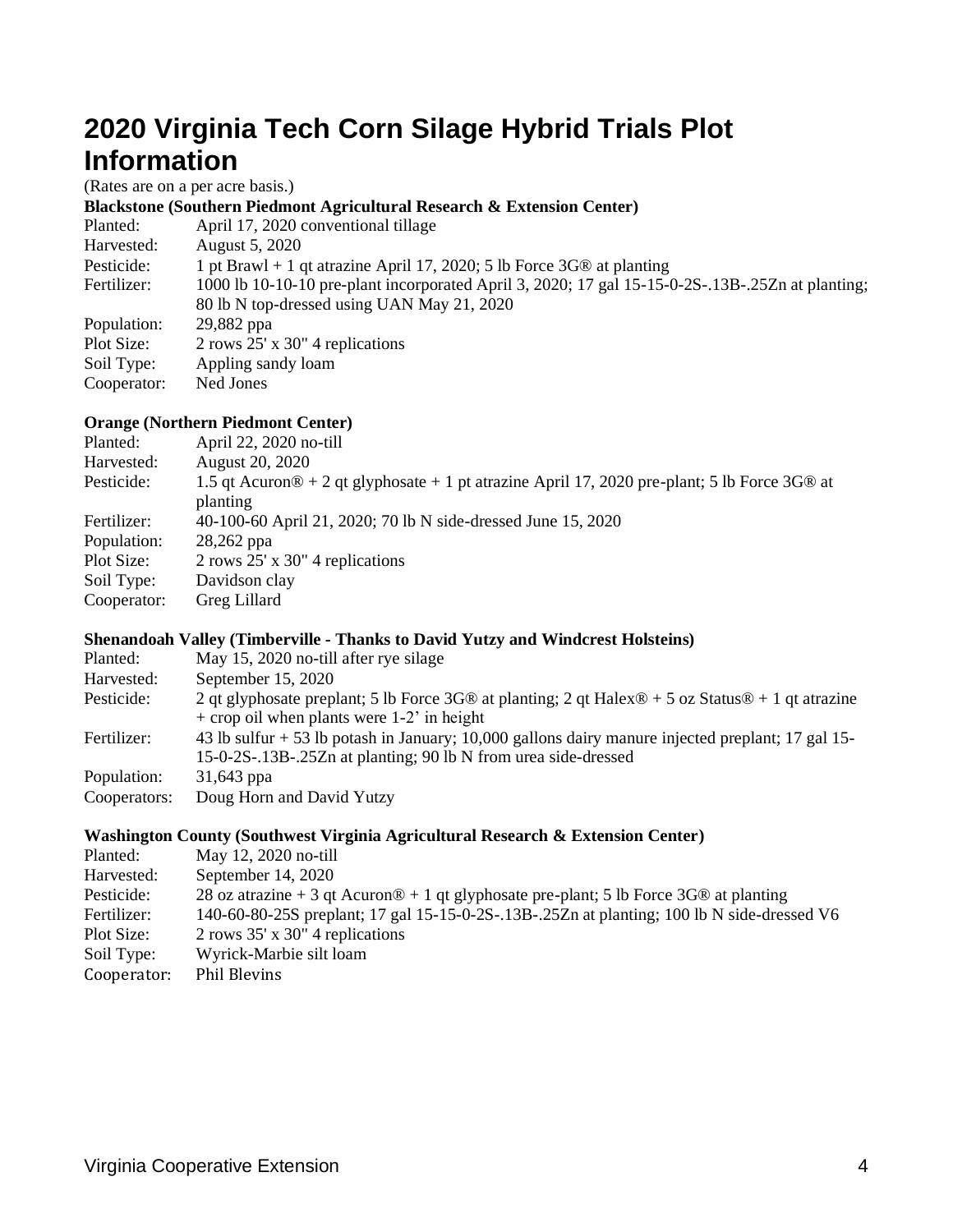|  |  | Table 1. List of hybrids in the 2020 Virginia Tech Corn Silage Hybrid Test. |
|--|--|-----------------------------------------------------------------------------|
|  |  |                                                                             |

| Company                     | Brand                   | <b>Hybrid</b>       | DTM <sup>1</sup> | <b>Insecticidal Seed Treatment</b>              | <b>Genetic Trait Package</b>     | OBS <sup>2</sup> |
|-----------------------------|-------------------------|---------------------|------------------|-------------------------------------------------|----------------------------------|------------------|
| Augusta Seed                | Augusta                 | A5262               | 112              | Cruiser Maxx <sup>®</sup> 1250                  | Agrisure 3000GT                  | $\mathbf 1$      |
| Augusta Seed                | Augusta                 | A5663-3000GT        | 113              | Cruiser Maxx <sup>®</sup> 1250                  | Agrisure 3000GT                  | 1                |
| Augusta Seed                | Augusta                 | A4463               | 113              | Cruiser Maxx <sup>®</sup> 1250                  | <b>VT Double PRO</b>             | $\overline{2}$   |
| Augusta Seed                | Augusta                 | A1367               | 117              | Cruiser Maxx <sup>®</sup> 1250                  | Agrisure Viptera 3220 E-Z Refuge | $\overline{2}$   |
| Augusta Seed                | Augusta                 | A9967               | 117              | Cruiser Maxx <sup>®</sup> 1250                  | Agrisure 3000GT                  | $\overline{2}$   |
| Augusta Seed                | Augusta                 | A7768               | 118              | Cruiser Maxx <sup>®</sup> 250                   | Agrisure Viptera 3110            |                  |
| <b>Caverndale Farms</b>     | Caverndale Farms        | CF 753 GTCBLL       | 107              | Cruiser Maxx® 250 + Vibrance®                   | Agrisure 3010                    |                  |
| Caverndale Farms            | Caverndale Farms        | CF 794 VIP 3111     | 109              | Cruiser Maxx® 250 + Vibrance®                   | Agrisure Viptera 3111            |                  |
| <b>Caverndale Farms</b>     | Caverndale Farms        | CF 814 3000GT       | 112              | Avicta® 500 + Vibrance®                         | Agrisure 3000GT                  |                  |
| <b>Caverndale Farms</b>     | <b>Caverndale Farms</b> | CF 859 VIP 3111     | 114              | Cruiser Maxx® 250 + Vibrance®                   | Agrisure Viptera 3111            |                  |
| <b>Caverndale Farms</b>     | Caverndale Farms        | CF 889 VIP 3111     | 117              | Avicta® 500 + Vibrance®                         | Agrisure Viptera 3111            |                  |
| Nutrien Ag Solutions        | Dyna-Gro                | D53VC33             | 113              | Acceleron® 500/Poncho® 500/VOTiVO®500 EDC       | <b>VT Double PRO</b>             |                  |
| <b>Nutrien Ag Solutions</b> | Dyna-Gro                | <b>D55VC80</b>      | 115              | Acceleron® 500/Poncho® 500/VOTiVO®500 EDC       | <b>VT Double PRO</b>             |                  |
| <b>Nutrien Ag Solutions</b> | Dyna-Gro                | D57VC17             | 117              | Acceleron® 500/Poncho® 500/VOTiVO®500 EDC       | <b>VT Double PRO</b>             |                  |
| <b>Nutrien Ag Solutions</b> | Dyna-Gro                | D58VC65             | 118              | Acceleron® 500/Poncho® 500/VOTiVO®500 EDC       | <b>VT Double PRO</b>             |                  |
| <b>AgReliant Genetics</b>   | <b>LG Seeds</b>         | LG62C35VT2RIB       | 112              | Poncho <sup>®</sup> 500/VOTiVO <sup>®</sup> EDC | VT Double PRO RIB Complete       | $\overline{2}$   |
| <b>AgReliant Genetics</b>   | <b>LG Seeds</b>         | LG66C32VT2RIB       | 116              | Poncho <sup>®</sup> 500/VOTiVO <sup>®</sup> EDC | VT Double PRO RIB Complete       | $\overline{2}$   |
| <b>Mid-Atlantic Seeds</b>   | Mid-Atlantic            | MA8141DGVT2P        | 114              | Acceleron <sup>®</sup> 250                      | <b>VT Double PRO</b>             |                  |
| <b>Mid-Atlantic Seeds</b>   | Mid-Atlantic            | <b>MA8158SS</b>     | 115              | Acceleron <sup>®</sup> 250                      | <b>SmartStax</b>                 |                  |
| <b>Mid-Atlantic Seeds</b>   | Mid-Atlantic            | MA5166GT3VIP        | 116              | Cruiser Maxx <sup>®</sup> 250                   | Agrisure Viptera 3111            |                  |
| <b>Mid-Atlantic Seeds</b>   | Mid-Atlantic            | MA5161VIP3220EZ     | 116              | Cruiser Maxx <sup>®</sup> 250                   | Agrisure Viptera 3220 E-Z Refuge |                  |
| <b>Mid-Atlantic Seeds</b>   | Mid-Atlantic            | MA5165GT3           | 116              | Cruiser Maxx® 250                               | Agrisure 3000GT                  | $\mathbf 1$      |
| Syngenta Seeds              | <b>NK Brand</b>         | NK1677-3110         | 116              | Avicta® 1250 + Vibrance®                        | Agrisure Viptera 3110            | $\overline{2}$   |
| Syngenta Seeds              | <b>NK Brand</b>         | NK1748-3110         | 117              | Avicta® 1250 + Vibrance®                        | Agrisure Viptera 3110            | $\overline{2}$   |
| Corteva Agriscience         | Pioneer Brand           | P1197AMXT           | 111              | Poncho <sup>®</sup> 250                         | AcreMax Xtreme                   | 4                |
| Corteva Agriscience         | Pioneer Brand           | P1380Q              | 113              | Poncho <sup>®</sup> 250                         | QROME                            | 4                |
| Corteva Agriscience         | Pioneer Brand           | P1415Q              | 114              | Poncho <sup>®</sup> 250                         | QROME                            | 4                |
| Corteva Agriscience         | Pioneer Brand           | P1847AMXT           | 118              | Poncho <sup>®</sup> 250                         | AcreMax Xtreme                   | 4                |
| Erwin-Keith Inc             | Progeny Ag Products     | <b>PGY 9117VT2P</b> | 117              | Poncho <sup>®</sup> 500/VOTiVO®500 EDC/B360     | VT Double PRO                    | 4                |
| Erwin-Keith Inc             | Progeny Ag Products     | <b>PGY 7118VT2P</b> | 118              | Poncho <sup>®</sup> 500/VOTiVO®500 EDC/B360     | VT Double PRO                    | 4                |
| <b>Seed Consultants</b>     | <b>Seed Consultants</b> | SCS 1111Q™          | 111              | Poncho <sup>®</sup> 1250/VOTiVO®                | QROME                            | 4                |
| <b>Seed Consultants</b>     | <b>Seed Consultants</b> | SC 1121AM™          | 112              | Poncho <sup>®</sup> 1250/VOTiVO®                | AcreMax                          | 4                |
| <b>Seed Consultants</b>     | <b>Seed Consultants</b> | SCS 1141AM™         | 114              | Poncho <sup>®</sup> 1250/VOTiVO®                | AcreMax                          | 4                |
| <b>Seed Consultants</b>     | <b>Seed Consultants</b> | SCS 1158AM™         | 115              | Poncho <sup>®</sup> 500/VOTiVO <sup>®</sup>     | AcreMax                          |                  |
| Seed Consultants            | Seed Consultants        | SCS 1168AM™         | 116              | Poncho <sup>®</sup> 500/VOTiVO <sup>®</sup>     | AcreMax                          |                  |
| <b>Seed Consultants</b>     | <b>Seed Consultants</b> | SCS 1170AM™         | 117              | Poncho <sup>®</sup> 1250/VOTiVO <sup>®</sup>    | AcreMax                          |                  |
| <b>Seed Consultants</b>     | <b>Seed Consultants</b> | SCS 1188AM™         | 118              | Poncho <sup>®</sup> 500/VOTiVO <sup>®</sup>     | AcreMax                          |                  |

<sup>1</sup> Days to maturity (DTM) provided by company; differences in maturity rating methods may exist.

<sup>2</sup> Number of observations hybrid occurred; the greater the observations, the more reliable the data. Note: Shaded hybrids indicate hybrids entered in less than 3 locations. Hybrids are sorted by Brand, then DTM.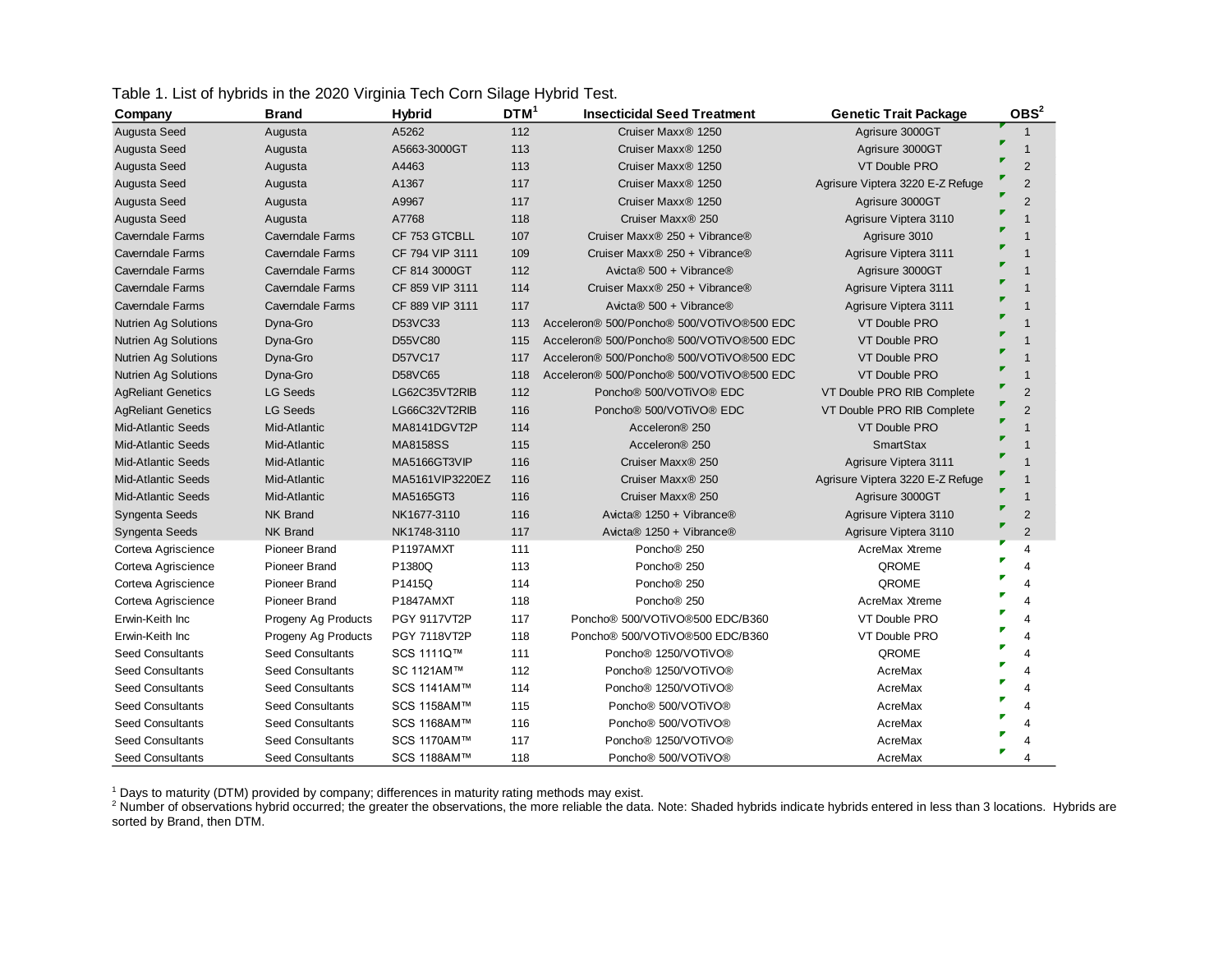Table 2. The Handy Bt Trait Table for U.S. corn production, updated February 2020 (thanks to Chris DiFonzo, Michigan State University, [difonzo@msu.edu\)](mailto:difonzo@msu.edu)

| Trait packages in                                                                                              |                                                   |         |                 |            | <b>Marketed for control of:</b>                                                                                                                     |            |                           |     |                          |                           | Herbicide<br><b>Resistance confirmed</b> |        |                            |   |                                  |  |
|----------------------------------------------------------------------------------------------------------------|---------------------------------------------------|---------|-----------------|------------|-----------------------------------------------------------------------------------------------------------------------------------------------------|------------|---------------------------|-----|--------------------------|---------------------------|------------------------------------------|--------|----------------------------|---|----------------------------------|--|
| alphabetical order                                                                                             | Bt protein(s) in                                  |         | B i C           | i e i f    |                                                                                                                                                     |            | $S$ is                    | i T | $\mathsf{I} \mathsf{W}$  |                           | to the combination of                    |        | trait                      |   | Non-Bt                           |  |
| (acronym that may be used)                                                                                     | the trait package                                 | $C$ $E$ |                 |            | $C[A \mid S \mid C]$ W $A \mid B$                                                                                                                   |            |                           |     |                          | ! c                       | <b>Bts in package</b>                    | ŧ<br>G | $\mathbb{L}^{\frac{1}{2}}$ |   | Refuge %                         |  |
|                                                                                                                |                                                   |         | $W1$ W          |            | B W B B B W C                                                                                                                                       |            |                           |     |                          | $\mathsf{R}$              | (check local situation)                  | R      | ÷<br>τł.                   | E | (cornbelt)                       |  |
| AcreMax<br>(AM)                                                                                                | Cry1Ab Cry1F                                      |         | $X$ $X$         |            | $X$ $X$ $X$ $X$ $X$ $Y$                                                                                                                             |            | $\boldsymbol{\mathsf{x}}$ |     |                          |                           | <b>CEW FAW WBC</b>                       | хi     | $\pmb{\chi}$               |   | 5% in bag                        |  |
| <b>AcreMax CRW</b><br>(AMRW)                                                                                   | Cry34/35Ab1                                       |         |                 |            |                                                                                                                                                     |            |                           |     |                          | $\boldsymbol{\mathsf{x}}$ | <b>NCR WCR</b>                           |        | x : x                      |   | 10% in bag                       |  |
| AcreMax1<br>(AM1)                                                                                              | Cry1F Cry34/35Ab1                                 | x :     |                 |            | $x \times$                                                                                                                                          | $X$ $X$    | $\mathsf{x}$              |     |                          | $\boldsymbol{\mathsf{x}}$ | <b>ECB FAW SWB WBC</b><br><b>NCR WCR</b> |        | x : x                      |   | 10% in bag<br><b>20% ECB</b>     |  |
| AcreMax Leptra<br>(AML)                                                                                        | Cry1Ab Cry1F Vip3A                                |         | $x \mid x$      |            | $x \mid x$                                                                                                                                          | $X$ $X$    |                           |     | $x \mid x \mid x$        |                           |                                          |        | x : x :                    |   | 5% in bag                        |  |
| <b>AcreMax TRIsect</b><br>(AMT)                                                                                | Cry1Ab Cry1F<br>mCry3A                            |         | x : x           |            | x : x : x : x : x                                                                                                                                   |            |                           |     |                          | $\mathsf{x}$              | <b>CEW FAW WBC</b><br><b>WCR</b>         | хi     | x                          |   | 10% in bag                       |  |
| AcreMax Xtra<br>(AMX)                                                                                          | Cry1Ab Cry1F<br>Cry34/35Ab1                       |         | x : x           |            | $X$ $X$ $X$ $X$ $X$ $Y$                                                                                                                             |            | <b>χ!</b>                 |     |                          | $\boldsymbol{\mathsf{x}}$ | <b>CEW FAW WBC</b><br><b>NCR WCR</b>     | хi     | $\boldsymbol{\mathsf{x}}$  |   | 10% in bag                       |  |
| (AMXT)<br>AcreMax Xtreme                                                                                       | Cry1Ab Cry1F<br>mCry3A Cry34/35Ab1                |         |                 |            | $x \mid x \mid x \mid x \mid x \mid x$                                                                                                              |            |                           |     |                          | $\boldsymbol{\mathsf{x}}$ | <b>CEW FAW WBC</b><br>WCR                | хį     | $\boldsymbol{\mathsf{x}}$  |   | 5% in bag                        |  |
| Agrisure 3010<br>(BR)                                                                                          | Cry1Ab                                            |         |                 | $x \mid x$ |                                                                                                                                                     |            | x : x                     |     |                          |                           | <b>CEW</b>                               |        | x : x                      |   | 20%                              |  |
| Agrisure 3000GT & 3011A                                                                                        | Cry1Ab mCry3A                                     |         | $\pmb{\times}$  | x i        |                                                                                                                                                     | x:         | X                         |     |                          | $\boldsymbol{\mathsf{x}}$ | <b>CEW</b><br><b>WCR</b>                 | хį     | $\pmb{\times}$             |   | 20%                              |  |
| Agrisure Viptera 3110<br>(VR)                                                                                  | Cry1Ab Vip3A                                      |         | $X$ $X$         |            | $X$ $X$ $X$ $X$ $X$ $X$                                                                                                                             |            |                           |     | $X$ $X$ $X$              |                           |                                          | хi     | X                          |   | 20%                              |  |
| Agrisure Viptera 3111<br>(A4)                                                                                  | Cry1Ab Vip3A mCry3A                               |         | $X$ $X$         |            | $x \mid x$                                                                                                                                          | $x \times$ |                           |     | $x \mid x \mid x \mid x$ |                           | <b>WCR</b>                               | X<br>÷ | X                          |   | 20%                              |  |
| Agrisure 3120 E-Z Refuge<br>(BZ)                                                                               | Cry1Ab Cry1F                                      |         | $x \mid x \mid$ |            | x : x :                                                                                                                                             | $X$ $X$    | $\boldsymbol{\mathsf{x}}$ |     |                          |                           | <b>CEW FAW WBC</b>                       | x<br>÷ | See                        |   | 5% in bag                        |  |
| Agrisure 3122 E-Z Refuge                                                                                       | Cry1Ab Cry1F<br>mCry3A Cry34/35Ab1                |         |                 |            | x : x : x : x : x : x : x                                                                                                                           |            |                           |     |                          | $\boldsymbol{\mathsf{x}}$ | <b>CEW FAW WBC</b><br>WCR                | x      | Beq                        |   | 5% in bag                        |  |
| Agrisure Viptera 3220 E-Z<br>(VZ)                                                                              | Cry1Ab Cry1F Vip3A                                |         | $X$ $X$         |            | $X$ $\vdots$ $X$ $\vdots$                                                                                                                           | $X$ $X$    |                           |     | $x \mid x \mid x$        |                           |                                          | X      | tag.                       |   | 5% in bag                        |  |
| Agrisure Viptera 3330 E-Z                                                                                      | Cry1Ab Vip3A<br>Cry1A.105/Cry2Ab2                 |         | x : x           |            | $x \mid x$                                                                                                                                          | $x \times$ |                           |     | x : x : x :              |                           |                                          | x      | 0Z3<br>$\mathbf{H}$<br>ō   |   | 5% in bag                        |  |
| Agrisure Duracade 5122 E-Z (D1)                                                                                | Cry1Ab Cry1F<br>mCry3A eCry3.1Ab                  |         | $X$ $X$         |            | $x \mid x \mid x \mid x \mid x \mid$                                                                                                                |            |                           |     |                          | $\boldsymbol{\mathsf{x}}$ | <b>CEW FAW WBC</b><br><b>WCR</b>         | x      | EZ1<br>$\mathbf{H}$        |   | 5% in bag                        |  |
| Agrisure Duracade 5222 E-Z (D2)                                                                                | Cry1Ab Cry1F Vip3A<br>mCry3A eCry3.1Ab            |         |                 |            | $x \mid x \mid x \mid x \mid x \mid x \mid x \mid x \mid x$                                                                                         |            |                           |     |                          |                           | <b>WCR</b>                               | x i    | λes                        |   | 5% in bag                        |  |
| Herculex I<br>(HXI)                                                                                            | Cry1F                                             | χi      |                 |            | $X$ $X$ $X$ $X$ $X$ $X$                                                                                                                             |            |                           |     |                          |                           | <b>ECB FAW SWB WBC</b>                   | x :    | X                          |   | 20%                              |  |
| <b>Herculex RW</b><br>(HXRW)                                                                                   | Cry34/35Ab1                                       |         |                 |            |                                                                                                                                                     |            |                           |     |                          | $\boldsymbol{\mathsf{x}}$ | <b>NCR WCR</b>                           | x :    | $x$ :                      |   | 20%                              |  |
| <b>Herculex XTRA</b><br>(HXX)                                                                                  | Cry1F Cry34/35Ab1                                 | χļ      |                 |            | $x$ $x$ $x$ $x$ $x$ $x$                                                                                                                             |            |                           |     |                          | $\boldsymbol{\mathsf{x}}$ | <b>ECB FAW SWB WBC</b><br><b>NCR WCR</b> | хį     | $\pmb{\chi}$               |   | 20%                              |  |
| (YHR)<br>Intrasect                                                                                             | Cry1Ab Cry1F                                      |         | $x \cdot x$     |            | $X$ $\times$                                                                                                                                        | $X$ $X$    | X                         |     |                          |                           | <b>CEW FAW WBC</b>                       |        | x : x                      |   | 5%                               |  |
| (CYHR)<br><b>Intrasect TRIsect</b>                                                                             | Cry1Ab Cry1F<br>mCry3A                            |         | $X$ $X$         |            | $X$ $X$ $X$ $X$ $Y$                                                                                                                                 |            | $\mathsf{x}$              |     |                          | $\boldsymbol{\mathsf{x}}$ | <b>CEW FAW WBC</b><br><b>WCR</b>         | x<br>÷ | $\boldsymbol{\mathsf{x}}$  |   | 20%                              |  |
| <b>Intrasect Xtra</b><br>(YXR)                                                                                 | Cry1Ab Cry1F<br>Cry34/35Ab1                       |         | $X$ $\times$    |            | $X$ $ \mid X$ $ \mid X$ $ \mid X$ $ \mid X$                                                                                                         |            | $\boldsymbol{\mathsf{x}}$ |     |                          | $\boldsymbol{\mathsf{x}}$ | <b>CEW FAW WBC</b><br><b>NCR WCR</b>     | хį     | X                          |   | 20%                              |  |
| <b>Intrasect Xtreme</b><br>(CYXR)                                                                              | Cry1Ab Cry1F<br>mCry3A Cry34/35Ab1                |         |                 |            | x x x x x x x x x x x                                                                                                                               |            |                           |     |                          | $\boldsymbol{\mathsf{x}}$ | <b>CEW FAW WBC</b><br><b>WCR</b>         |        | x : x                      |   | 5%                               |  |
| (VYHR)<br>Leptra                                                                                               | Cry1Ab Cry1F Vip3A                                |         |                 |            | $X$ $ \mid X$ $ \mid X$ $ \mid X$ $ \mid X$ $ \mid X$ $ \mid X$ $ \mid X$ $ \mid X$                                                                 |            |                           |     |                          |                           |                                          |        | $X$ $X$ $Y$                |   | 5%                               |  |
| Powercore <sup>a</sup><br>(PW)<br>PW Refuge Advanced b<br>(PWRA)                                               | Cry1A.105/Cry2Ab2<br>Cry1F                        |         |                 |            | $x \mid x \mid x \mid x \mid x \mid x \mid x$                                                                                                       |            |                           |     |                          |                           | CEW WBC                                  |        | $x \cdot x$                |   | $a$ 5%<br>$b$ 5% in bag          |  |
| Powercore Enlist<br>(PWE)                                                                                      | Same as Powercore                                 |         |                 |            | $x \mid x \mid x \mid x \mid x \mid x \mid x$                                                                                                       |            |                           |     |                          |                           | Same as Powercore                        |        | x : x : x                  |   | 5% in bag                        |  |
| <b>OROME</b><br>(Q)                                                                                            | Cry1Ab Cry1F<br>mCry3A Cry34/35Ab1                |         |                 |            | $x \mid x \mid x \mid x \mid x \mid x \mid x$                                                                                                       |            |                           |     |                          | $\boldsymbol{\mathsf{x}}$ | <b>CEW FAW WBC</b><br><b>WCR</b>         |        | x : x :                    |   | 5% in bag                        |  |
| SmartStax <sup>a</sup><br>(SX, STX or SS)<br>STX Refuge Advanced b<br>(SXRA)<br>STX RIB Complete b<br>(STXRIB) | Cry1A.105/Cry2Ab2<br>Cry1F Cry3Bb1<br>Cry34/35Ab1 |         |                 |            | x x x x x x x x x                                                                                                                                   |            |                           |     |                          | $\boldsymbol{\mathsf{x}}$ | CEW WBC<br><b>NCR WCR</b>                |        | x : x :                    |   | $a$ 5%<br>$b$ 5% in bag          |  |
| SmartStax Enlist<br>(SXE)                                                                                      | Same as SmartStax                                 |         |                 |            | $x \mid x \mid x \mid x \mid x \mid x \mid x$                                                                                                       |            |                           |     |                          | $\boldsymbol{\mathsf{x}}$ | Same as SmartStax                        |        | x : x : x                  |   | 5% in bag                        |  |
| Trecepta <sup>a</sup><br>(TRE)<br>Trecepta RIB Complete <sup>b</sup> (TRERIB)                                  | Cry1A.105/Cry2Ab2<br>Vip3A                        |         |                 |            | $x \upharpoonright x \upharpoonright x \upharpoonright x \upharpoonright x \upharpoonright x \upharpoonright x \upharpoonright x \upharpoonright x$ |            |                           |     |                          |                           |                                          | x      |                            |   | $a$ 5%<br><sup>b</sup> 5% in bag |  |
| TRIsect<br>(CHR)                                                                                               | Cry1F mCry3A                                      | $x$ :   |                 |            | $x \mid x \mid x \mid x \mid x$                                                                                                                     |            |                           |     |                          | $\boldsymbol{\mathsf{x}}$ | ECB FAW SWB WBC<br><b>WCR</b>            |        | x : x                      |   | 20%                              |  |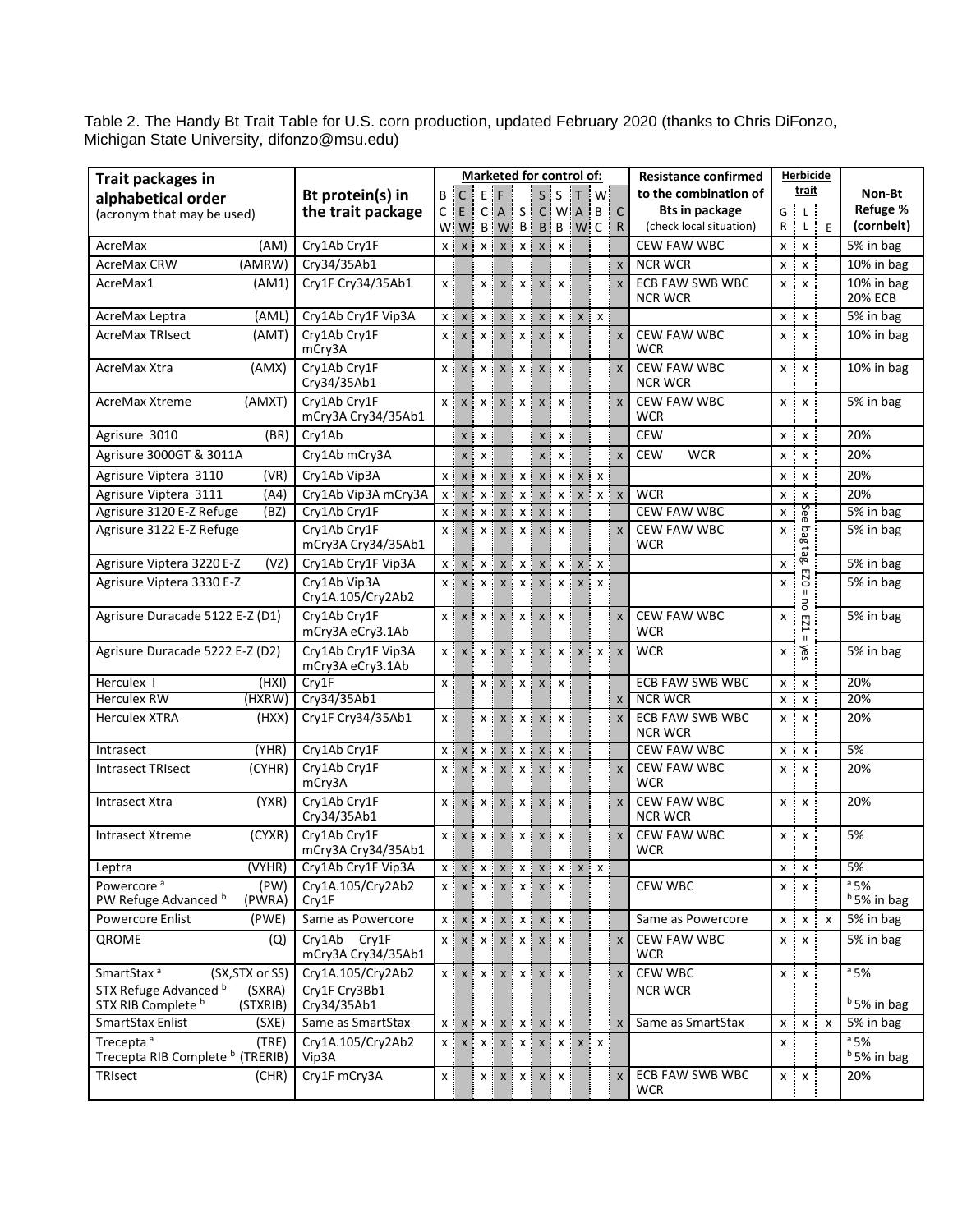| VT DoublePRO <sup>a</sup><br>VT2P RIB Complete <sup>b</sup> | (VT2P)<br>(VT2PRIB) | Cry1A.105/Cry2Ab2            | x x x x x x x x x                           |         |              | <b>CEW</b>                   | $\mathsf{x}$ | 35%<br><sup>b</sup> 5% in bag         |
|-------------------------------------------------------------|---------------------|------------------------------|---------------------------------------------|---------|--------------|------------------------------|--------------|---------------------------------------|
| VT TriplePRO <sup>c</sup><br>VT3P RIB Complete <sup>d</sup> | (VT3P)<br>(VTSPRIB) | Cry1A.105/Cry2Ab2<br>Crv3Bb1 | $\{x \mid x \mid x \mid x \mid x \mid x \}$ |         |              | CEW<br>NCR WCR               | x            | $c_{20\%}$<br><sup>D</sup> 10% in bag |
| <b>Yieldgard Corn Borer</b>                                 | (YGCB)              | Crv1Ab                       | $X$ $X$                                     | x : x : |              | <b>CEW</b>                   | x            | 20%                                   |
| Yieldgard Rootworm                                          | (YGRW) l            | Crv3Bb1                      |                                             |         | $\mathbf{v}$ | NCR WCR                      | $\mathsf{x}$ | 20%                                   |
| Yieldgard VT Triple                                         | (VT3)               | Cry1Ab Cry3Bb1               | x : x :                                     | x : x : |              | <b>CEW</b><br><b>NCR WCR</b> | $\mathsf{x}$ | 20%                                   |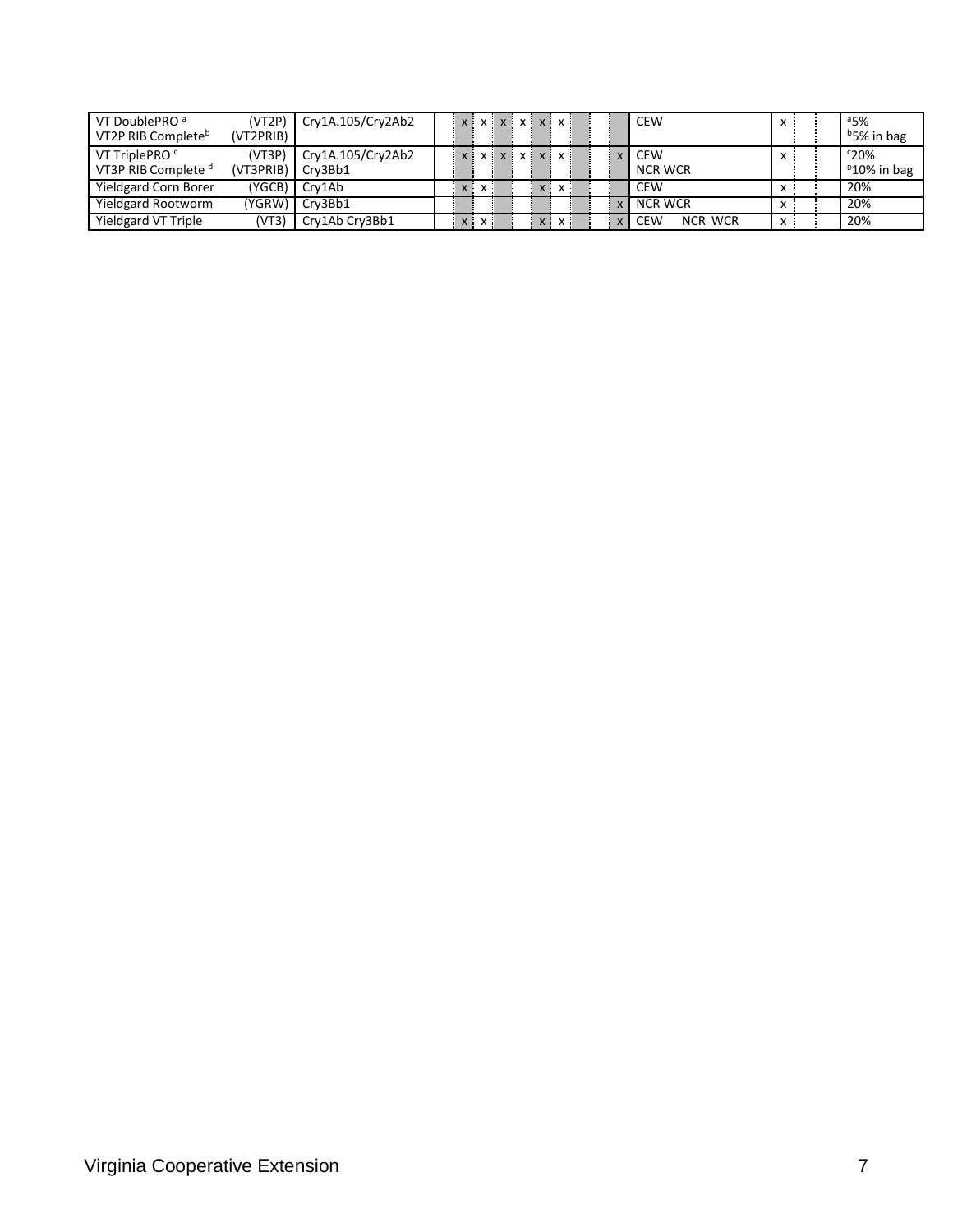Table 3. Multi-year, multi-site relative ton per acre (yield).

| <b>Brand</b>            | <b>Hybrid</b>       | <b>DTM</b><br>per<br>Co. <sup>1</sup> |       |         | <b>Shenandoah Valley</b> |         |                |         | <b>Northern</b><br><b>Piedmont</b> |              |                   |         | <b>Southern</b><br><b>Piedmont</b> |         | Southwest /<br><b>Mountain</b> |         |                           |          | <b>Multi-Site</b><br>Average | <b>Number</b><br>of<br>Obs. <sup>2</sup> |
|-------------------------|---------------------|---------------------------------------|-------|---------|--------------------------|---------|----------------|---------|------------------------------------|--------------|-------------------|---------|------------------------------------|---------|--------------------------------|---------|---------------------------|----------|------------------------------|------------------------------------------|
|                         |                     |                                       | 2020  |         | 2019                     |         | 2020           |         |                                    | 2019<br>2020 |                   | 2019    |                                    |         | 2020                           |         | 2019                      |          |                              |                                          |
|                         |                     |                                       |       |         |                          |         |                |         |                                    |              |                   |         |                                    |         |                                |         |                           |          |                              |                                          |
| Mid-Atlantic            | MA8141DGVT2P        | 114                                   | 129   | $\star$ | 112                      |         | ---            |         | $\overline{a}$                     |              |                   |         | ---                                |         | $\overline{\phantom{a}}$       |         | ---                       |          | 120                          | 2                                        |
| Pioneer Brand           | P1380Q              | 113                                   | 145   | $\ast$  | $\frac{1}{2}$            |         | 120            |         | $--$                               |              | 104               |         | ---                                |         | 91                             |         | ---                       |          | 115                          | 4                                        |
| <b>Seed Consultants</b> | SCS 1158AM™         | 115                                   | 124   | $\star$ | 120                      | $\star$ | 113            | $\star$ | 111                                | $\star$      | 111               | $\star$ | 105                                | $\star$ | 132                            | $\star$ | 102                       | $\star$  | 115                          | 8                                        |
| <b>Caverndale Farms</b> | CF 859 VIP 3111     | 114                                   | $---$ |         | $---$                    |         | $---$          |         | $\overline{a}$                     |              | $\overline{a}$    |         | ---                                |         | 107                            |         | 119                       | $\star$  | 113                          | $\overline{2}$                           |
| <b>NK Brand</b>         | NK1748-3110         | 117                                   | 103   |         | $---$                    |         | ---            |         | $---$                              |              | 122               |         | ---                                |         | $\frac{1}{2}$                  |         | ---                       |          | 113                          | 2                                        |
| Mid-Atlantic            | MA5166GT3VIP        | 116                                   | 98    |         | 125                      | $\star$ | ---            |         | $--$                               |              | $---$             |         | $---$                              |         | $---$                          |         | $---$                     |          | 111                          | 2                                        |
| Augusta                 | A1367               | 117                                   | 120   |         | 128                      |         | ---            |         | $\overline{a}$                     |              | $\overline{a}$    |         | ---                                |         | 83                             |         | $---$                     |          | 110                          | 3                                        |
| <b>NK Brand</b>         | NK1677-3110         | 116                                   | 112   |         | $\frac{1}{2}$            |         | $---$          |         | $\cdots$                           |              | 101               |         | ---                                |         | $---$                          |         | $\qquad \qquad -\qquad -$ |          | 106                          | 2                                        |
| Dyna-Gro                | D57VC17             | 117                                   | ---   |         | $\overline{a}$           |         | ---            |         | $\cdots$                           |              | 102               |         | 109                                |         | $---$                          |         | ---                       |          | 106                          | $\overline{2}$                           |
| Augusta                 | A9967               | 117                                   | ---   |         | 95                       |         | 101            |         | 110                                | $\star$      | $\overline{a}$    |         | 99                                 |         | 113                            | $\star$ | 112                       | $\star$  | 105                          | 6                                        |
| Dyna-Gro                | D55VC80             | 115                                   | ---   |         | $---$                    |         | 106            | $\star$ | 103                                |              | $\qquad \qquad -$ |         | $\frac{1}{2}$                      |         | $---$                          |         | $\qquad \qquad -$         |          | 105                          | $\overline{2}$                           |
| Augusta                 | A5663-3000GT        | 113                                   | 87    |         | 122                      |         | $\overline{a}$ |         | $\overline{\phantom{a}}$           |              | $\sim$ $\sim$     |         | $\frac{1}{2}$                      |         | $\overline{\phantom{a}}$       |         | $\sim$ $\sim$ $\sim$      |          | 105                          | 2                                        |
| <b>Seed Consultants</b> | SCS 1188AM™         | 118                                   | 94    |         | 97                       |         | 109            | $\star$ | 99                                 |              | 101               |         | 108                                |         | 102                            |         | 115                       | $\ast$   | 103                          | 8                                        |
| <b>Seed Consultants</b> | SCS 1168AM™         | 116                                   | 106   |         | 94                       |         | 96             |         | 105                                |              | 96                |         | 104                                |         | 109                            |         | 114                       | $^\star$ | 103                          | 8                                        |
| <b>Pioneer Brand</b>    | P1415Q              | 114                                   | 104   |         | $\cdots$                 |         | 101            |         | $\overline{a}$                     |              | 111               | $\ast$  | ---                                |         | 94                             |         | ---                       |          | 103                          | 4                                        |
| <b>Seed Consultants</b> | SC 1121AM™          | 112                                   | 92    |         | $---$                    |         | 95             |         | $\cdots$                           |              | 111               |         | ---                                |         | 112                            |         | ---                       |          | 103                          | 4                                        |
| <b>Seed Consultants</b> | SCS 1111Q™          | 111                                   | 113   |         | $\cdots$                 |         | 108            | $\ast$  | $\cdots$                           |              | 85                |         | $\qquad \qquad -\qquad -$          |         | 100                            |         | $---$                     |          | 102                          | 4                                        |
| Mid-Atlantic            | MA5165GT3           | 116                                   | 101   |         | ---                      |         | $\overline{a}$ |         | $\overline{a}$                     |              | $---$             |         | ---                                |         | $---$                          |         | ---                       |          | 101                          | 1                                        |
| <b>Seed Consultants</b> | SCS 1141AM™         | 114                                   | 112   |         | $\cdots$                 |         | 106            | ×       | $- - -$                            |              | 81                |         | $\qquad \qquad -\qquad -$          |         | 100                            |         | $\qquad \qquad -\qquad -$ |          | 100                          | 4                                        |
| Mid-Atlantic            | MA8158SS            | 115                                   | 100   |         | ---                      |         | ---            |         | $--$                               |              | $\sim$ $\sim$     |         | ---                                |         | $\overline{\phantom{a}}$       |         | $---$                     |          | 100                          | 1                                        |
| Dyna-Gro                | D58VC65             | 118                                   | ---   |         | ---                      |         | ---            |         | $--$                               |              | 103               |         | 94                                 |         | $\cdots$                       |         | ---                       |          | 99                           | $\overline{c}$                           |
| Caverndale Farms        | CF 753 GTCBLL       | 107                                   | $---$ |         | $---$                    |         | $---$          |         | $--$                               |              | $---$             |         | $\frac{1}{2}$                      |         | 98                             |         | 99                        | $\star$  | 98                           | 2                                        |
| Progeny Ag<br>Products  | <b>PGY 9117VT2P</b> | 117                                   | 94    |         | $\cdots$                 |         | 86             |         | $---$                              |              | 97                |         | $---$                              |         | 114                            | $\star$ | $\qquad \qquad -$         |          | 98                           | 4                                        |
| Augusta                 | A5262               | 112                                   | 86    |         | 107                      |         | $---$          |         | $---$                              |              | $\sim$ $\sim$     |         | $---$                              |         | $---$                          |         | 98                        | $\star$  | 97                           | 3                                        |
| Augusta                 | A7768               | 118                                   | ---   |         | ---                      |         | ---            |         | ---                                |              | $---$             |         | ---                                |         | 95                             |         | 97                        |          | 96                           | 2                                        |
| <b>Seed Consultants</b> | SCS 1170AM™         | 117                                   | 93    |         | $---$                    |         | 93             |         | $---$                              |              | 102               |         | $---$                              |         | 95                             |         | $---$                     |          | 96                           | 4                                        |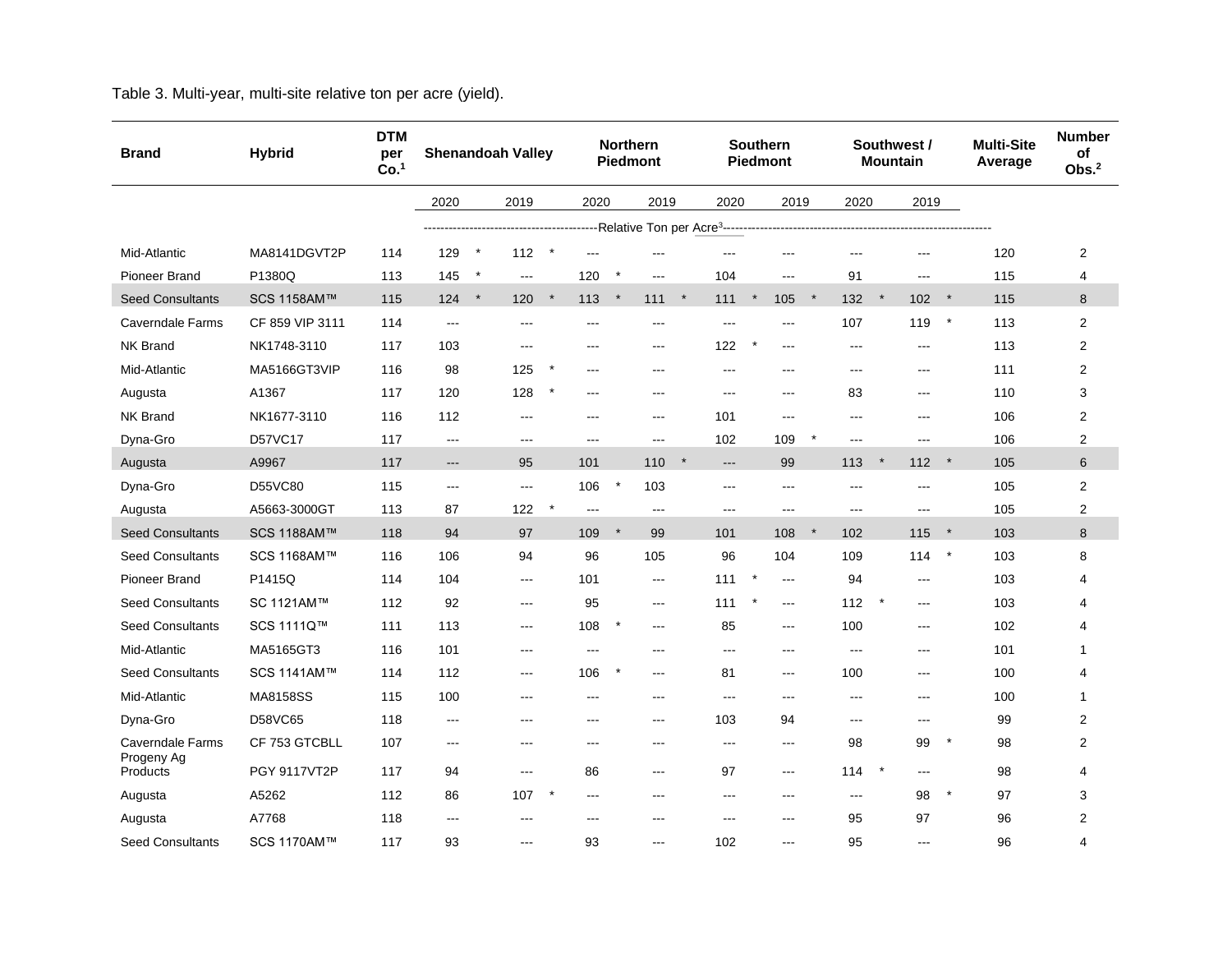| Progeny Ag<br>Products | <b>PGY 7118VT2P</b> | 118 | 76            | 86                | 100            | 103                  | 91  | 106   | 104     | 96                | 95 | 8 |  |
|------------------------|---------------------|-----|---------------|-------------------|----------------|----------------------|-----|-------|---------|-------------------|----|---|--|
| Mid-Atlantic           | MA5161VIP3220EZ     | 116 | 95            | ---               |                |                      |     |       |         | ---               | 95 |   |  |
| <b>Pioneer Brand</b>   | P1197AMXT           | 111 | 135           | 59                | 104            | 100                  | 84  | 95    | 92      | 82                | 94 | 8 |  |
| Caverndale Farms       | CF 814 3000GT       | 112 | ---           |                   |                |                      |     | ---   | 99      | 88                | 94 | 2 |  |
| Augusta                | A4463               | 113 | 81            | $\frac{1}{2}$     | 104<br>$\star$ | ---                  |     |       |         | ---               | 93 | 2 |  |
| Caverndale Farms       | CF 889 VIP 3111     | 117 | ---           | ---               | ---            | ---                  | --- | $---$ | 92      | $\qquad \qquad -$ | 92 |   |  |
| Pioneer Brand          | P1847AMXT           | 118 | 87            | $\frac{1}{2}$     | 88             | $\sim$ $\sim$ $\sim$ | 103 | $  -$ | 88      | $\qquad \qquad -$ | 92 | 4 |  |
| <b>LG Seeds</b>        | LG66C32VT2RIB       | 116 | 79            | $\qquad \qquad -$ | 104            | $- - -$              |     | ---   | ---     | $---$             | 91 | 2 |  |
| Caverndale Farms       | CF 794 VIP 3111     | 109 | ---           | ---               | ---            | ---                  | --- | $---$ | 88      | $\qquad \qquad -$ | 88 |   |  |
| Dyna-Gro               | D53VC33             | 113 | $\frac{1}{2}$ | $\frac{1}{2}$     | 84             | $\frac{1}{2}$        | --- | ---   | $- - -$ | $--$              | 84 |   |  |
| <b>LG Seeds</b>        | LG62C35VT2RIB       | 112 | 80            | $\qquad \qquad -$ | 82             | ---                  |     | ---   |         | ---               | 81 | 2 |  |

<sup>1</sup>Days to maturity provided by company; differences in maturity rating methods may exist between companies.

<sup>2</sup>Hybrids tested over more site/year combinations provide a better estimate of hybrid performance than those tested only in a single site/year location.

 $3$  Relative Ton per Acre (yield) calculated by dividing Ton per Acre for each hybrid at each site/year by the average Ton per Acre for that site/year.

Note: Numbers over 100 indicate above-average yield, 100 indicates average yield, numbers under 100 indicate below-average yield.

\* Indicates numbers similar to the highest value in that column (i.e. within one LSD of the top performer.)

Note: Shading indicates hybrids that were in the highest yielding group in at least three site years.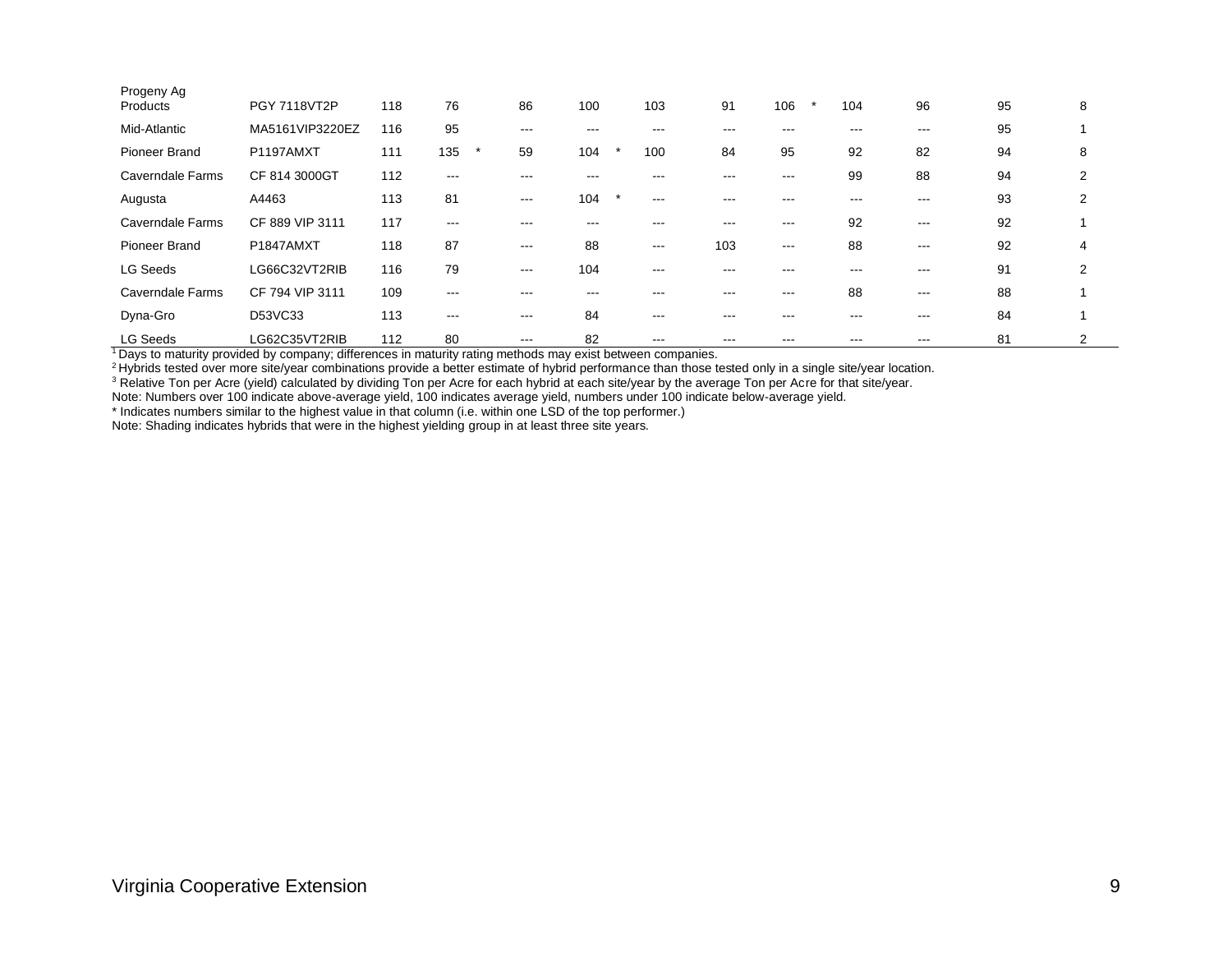Table 4. Multi-year, multi-site relative milk per ton (quality).

| <b>Brand</b>                          | <b>Hybrid</b>       | <b>DTM</b><br>per<br>Co. <sup>1</sup> |                | <b>Valley</b> | Shenandoah     |                |         | <b>Northern</b><br><b>Piedmont</b> |       | <b>Southern</b><br><b>Piedmont</b> |         |                |         | Southwest /<br><b>Mountain</b> |         | <b>Multi-Site</b><br>Average | <b>Number</b><br>of<br>Obs. <sup>2</sup> |
|---------------------------------------|---------------------|---------------------------------------|----------------|---------------|----------------|----------------|---------|------------------------------------|-------|------------------------------------|---------|----------------|---------|--------------------------------|---------|------------------------------|------------------------------------------|
|                                       |                     |                                       | 2020           |               | 2019           | 2020           |         | 2019                               | 2020  | 2019                               |         | 2020           |         | 2019                           |         |                              |                                          |
|                                       |                     |                                       |                |               |                |                |         |                                    |       |                                    |         |                |         |                                |         |                              |                                          |
| <b>NK Brand</b>                       | NK1748-3110         | 117                                   | 105            | $\star$       | ---            | ---            |         | $\overline{a}$                     | 108   | $\overline{a}$                     |         | ---            |         | $\overline{a}$                 |         | 106                          | 2                                        |
| Augusta                               | A7768               | 118                                   | ---            |               | ---            |                |         | $--$                               | ---   | ---                                |         | 96             |         | 114                            | $\star$ | 105                          | 2                                        |
| Mid-Atlantic                          | MA5165GT3           | 116                                   | 105            | $\star$       | $--$           | $---$          |         | $--$                               | $--$  | $--$                               |         | $---$          |         | $\sim$                         |         | 105                          | $\mathbf{1}$                             |
| NK Brand                              | NK1677-3110         | 116                                   | 110            | $\star$       | $---$          | ---            |         | $---$                              | 99    | $---$                              |         | $---$          |         | $---$                          |         | 105                          | 2                                        |
| Caverndale Farms                      | CF 889 VIP 3111     | 117                                   | $\cdots$       |               | $---$          | ---            |         | $--$                               | ---   | $\frac{1}{2}$                      |         | 104            |         | $---$                          |         | 104                          | $\mathbf{1}$                             |
| Mid-Atlantic                          | MA5161VIP3220EZ     | 116                                   | 104            | $\star$       | $\overline{a}$ | $---$          |         | $---$                              | $--$  | $---$                              |         | $\overline{a}$ |         | $---$                          |         | 104                          | 1                                        |
| Augusta                               | A5262               | 112                                   | 108            | $^\star$      | 100            | ---            |         | $---$                              | ---   | $---$                              |         | ---            |         | 101                            |         | 103                          | 3                                        |
| <b>Pioneer Brand</b>                  | P1415Q              | 114                                   | 107            | $\star$       | $---$          | 99             |         | $---$                              | 106   | $---$                              |         | 100            | $\star$ | $---$                          |         | 103                          | 4                                        |
| Progeny Ag<br><b>Products</b>         | <b>PGY 9117VT2P</b> | 117                                   | 107            | $\star$       | $---$          | 104            | $\star$ | $---$                              | 98    | $---$                              |         | 103            | $\star$ | $---$                          |         | 103                          | $\overline{4}$                           |
| <b>Caverndale Farms</b>               | CF 814 3000GT       | 112                                   | ---            |               | $\overline{a}$ | ---            |         | $\overline{a}$                     | ---   | $\qquad \qquad -$                  |         | 97             |         | 108                            | $\star$ | 103                          | 2                                        |
| Augusta                               | A1367               | 117                                   | 105            | $\star$       | 101            | ---            |         | $---$                              | ---   | $---$                              |         | 101            | $\star$ | $\overline{\phantom{a}}$       |         | 102                          | 3                                        |
| Mid-Atlantic                          | MA5166GT3VIP        | 116                                   | 101            | $\star$       | 103            | $---$          |         | $---$                              | $---$ | $---$                              |         | $\overline{a}$ |         | $\sim$                         |         | 102                          | 2                                        |
| Dyna-Gro                              | D57VC17             | 117                                   | $\overline{a}$ |               | $\overline{a}$ | $---$          |         | $---$                              | 101   | 102                                |         | $---$          |         | $\overline{a}$                 |         | 102                          | 2                                        |
| <b>Seed Consultants</b>               | SCS 1170AM™         | 117                                   | 99             | $\star$       | $---$          | 103            | $\star$ | $---$                              | 104   | $\qquad \qquad - -$                |         | 99             | $\star$ | $---$                          |         | 101                          | $\overline{4}$                           |
| Caverndale Farms                      | CF 794 VIP 3111     | 109                                   | $---$          |               | $\overline{a}$ | $\overline{a}$ |         | $\overline{a}$                     | $---$ | $\overline{a}$                     |         | 101            | $\star$ | $---$                          |         | 101                          | 1                                        |
| <b>Seed Consultants</b>               | SCS 1168AM™         | 116                                   | 99             | $\star$       | 101            | 100            | $\star$ | 102                                | 103   | 99                                 |         | 97             |         | 107                            | $\star$ | 101                          | 8                                        |
| Mid-Atlantic                          | MA8141DGVT2P        | 114                                   | 98             |               | 104            | $--$           |         | $--$                               | ---   | $--$                               |         | $---$          |         | $\sim$ $\sim$                  |         | 101                          | $\overline{2}$                           |
| <b>LG Seeds</b>                       | LG62C35VT2RIB       | 112                                   | 100            | $\star$       | $\sim$         | 101            |         | $---$                              | ---   | $\qquad \qquad -$                  |         | ---            |         | $\sim$                         |         | 100                          | 2                                        |
| Mid-Atlantic                          | MA8158SS            | 115                                   | 100            | $\star$       | $---$          | $---$          |         | $---$                              | ---   | $---$                              |         | ---            |         | $\overline{\phantom{a}}$       |         | 100                          | $\mathbf{1}$                             |
| Pioneer Brand                         | P1380Q              | 113                                   | 95             |               | $--$           | 100            |         | $---$                              | 98    | $\frac{1}{2}$                      |         | 106            | $\star$ | $\sim$                         |         | 100                          | 4                                        |
| Caverndale Farms                      | CF 753 GTCBLL       | 107                                   | $\overline{a}$ |               | $---$          | ---            |         | $---$                              | ---   | $---$                              |         | 102            |         | 97                             |         | 100                          | 2                                        |
| <b>Pioneer Brand</b>                  | P1847AMXT           | 118                                   | 100            | $\star$       | $\cdots$       | 100            |         | $---$                              | 99    | $\frac{1}{2}$                      |         | 99             | $\star$ | $  -$                          |         | 100                          | 4                                        |
| <b>Seed Consultants</b><br>Progeny Ag | SC 1121AM™          | 112                                   | 94             |               | $---$          | 100            |         | $---$                              | 100   | $---$                              |         | 103            |         | $---$                          |         | 99                           | 4                                        |
| <b>Products</b>                       | <b>PGY 7118VT2P</b> | 118                                   | 105            | $\star$       | 101            | 98             |         | 98                                 | 92    | 101                                | $\star$ | 95             |         | 105                            | $\star$ | 99                           | 8                                        |
| <b>Seed Consultants</b>               | SCS 1141AM™         | 114                                   | 96             |               | $\overline{a}$ | 106            |         | $\sim$                             | 90    | $\overline{a}$                     |         | 105            |         | $\overline{a}$                 |         | 99                           | 4                                        |
| <b>Seed Consultants</b>               | SCS 1111Q™          | 111                                   | 92             |               | $---$          | 92             |         | $---$                              | 103   | $---$                              |         | 109            |         | $---$                          |         | 99                           | 4                                        |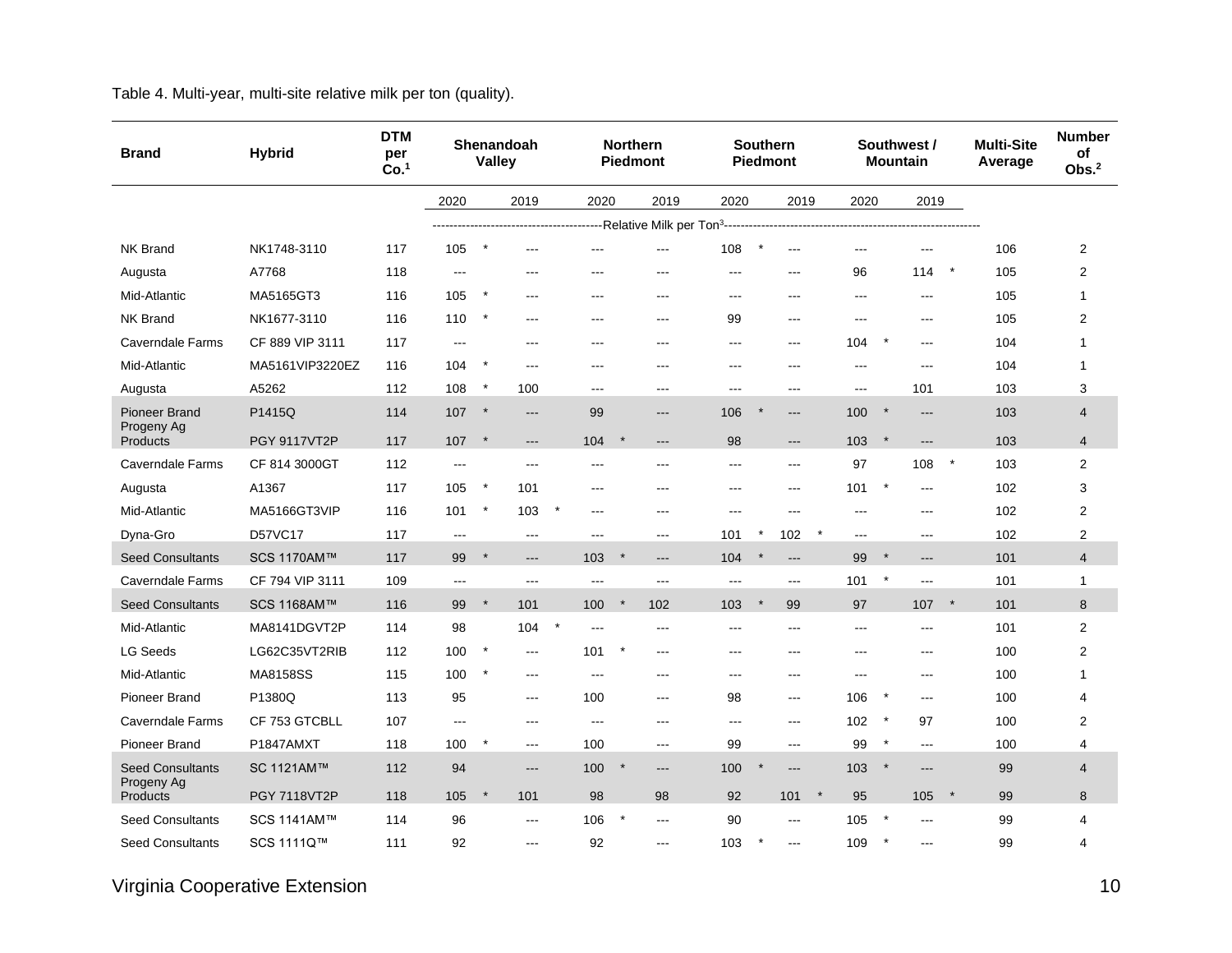| <b>Seed Consultants</b> | SCS 1188AM™     | 118 | 101           | 100  | 103 | 98       | 101               | 100               | 98      | 92      | 99 | 8 |
|-------------------------|-----------------|-----|---------------|------|-----|----------|-------------------|-------------------|---------|---------|----|---|
| Dyna-Gro                | D53VC33         | 113 | $\frac{1}{2}$ | ---  | 98  | ---      | $---$             | ---               | ---     | $- - -$ | 98 |   |
| Augusta                 | A9967           | 117 | $-- -$        | 99   | 102 | 101      | $- - -$           | 98                | 93      | 96      | 98 | 6 |
| Dyna-Gro                | D58VC65         | 118 | $- - -$       | ---  |     | $- - -$  | 98                | 97                | $- - -$ | $- - -$ | 98 | 2 |
| Caverndale Farms        | CF 859 VIP 3111 | 114 | $\frac{1}{2}$ | ---  | --- | ---      | $\qquad \qquad -$ | $\qquad \qquad -$ | 96      | 99      | 98 | 2 |
| <b>Pioneer Brand</b>    | P1197AMXT       | 111 | 84            | 104  | 98  | 99       | 102               | 99                | 98      | 97      | 98 | 8 |
| <b>LG Seeds</b>         | LG66C32VT2RIB   | 116 | 98            | $--$ | 98  | $\cdots$ | ---               |                   | ---     | ---     | 98 | 2 |
| Dyna-Gro                | D55VC80         | 115 | $-- -$        | ---  | 100 | 95       | $- - -$           | ---               | ---     | ---     | 98 | 2 |
| Augusta                 | A4463           | 113 | 96            | $--$ | 98  | $\cdots$ | $---$             | $- - -$           | ---     | $- - -$ | 97 | 2 |
| <b>Seed Consultants</b> | SCS 1158AM™     | 115 | 96            | 99   | 99  | 89       | 99                | 98                | 92      | 96      | 96 | 8 |
| Augusta                 | A5663-3000GT    | 113 | 91            | 98   | --- |          | ---               | $- - -$           |         | ---     | 94 | 2 |

<sup>1</sup> Days to maturity provided by company; differences in maturity rating methods may exist between companies.

<sup>2</sup> Hybrids tested over more site/year combinations provide a better estimate of hybrid performance than those tested only in a single site/year location.

 $^3$  Relative Milk per Ton (quality) calculated by dividing Milk per Ton for each hybrid at each site/year by the average Milk per Ton for that site/year.

Note: Numbers over 100 indicate above-average quality, 100 indicates average quality, numbers under 100 indicate below-average quality.

\* Indicates numbers similar to the highest value in that column (i.e. within one LSD of the top performer.)

Note: Shading indicates hybrids that were in the highest quality group in at least three site years.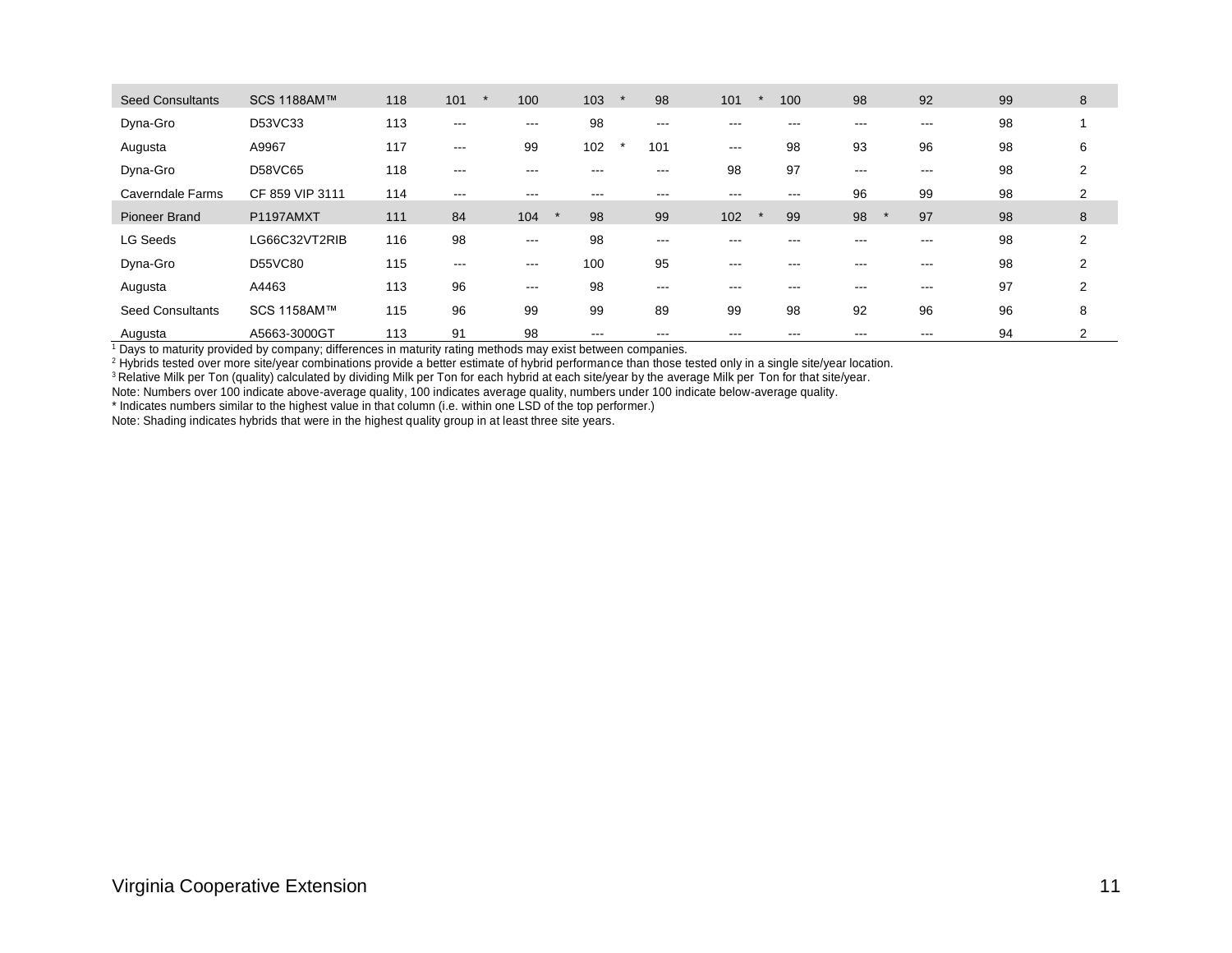Table 5. Multi-year, multi-site relative milk per acre (yield X quality).

| <b>Brand</b>            | <b>Hybrid</b>       | DT<br>Μ<br>per<br>Co. <sup>1</sup> |                      | <b>Shenandoah Valley</b><br>2020<br>2019 |                      |          | <b>Northern</b><br><b>Piedmont</b> |          |                          | <b>Southern</b><br><b>Piedmont</b> |                          |                           |                | Southwest /<br><b>Mountain</b> |                          | <b>Multi-Site</b><br>Average | <b>Numbe</b><br>r of<br>Obs. <sup>2</sup> |                |
|-------------------------|---------------------|------------------------------------|----------------------|------------------------------------------|----------------------|----------|------------------------------------|----------|--------------------------|------------------------------------|--------------------------|---------------------------|----------------|--------------------------------|--------------------------|------------------------------|-------------------------------------------|----------------|
|                         |                     |                                    | 2020                 |                                          |                      |          |                                    |          | 2019                     | 2020                               |                          | 2019                      | 2020           |                                | 2019                     |                              |                                           |                |
|                         |                     |                                    |                      |                                          |                      |          |                                    |          |                          |                                    |                          |                           |                |                                |                          |                              |                                           |                |
| Mid-Atlantic            | MA8141DGVT2P        | 114                                | 126                  | $\star$                                  | 116                  | $\ast$   | ---                                |          | ---                      | $---$                              |                          |                           | ---            |                                | $\overline{\phantom{a}}$ |                              | 121                                       | $\overline{c}$ |
| <b>NK Brand</b>         | NK1748-3110         | 117                                | 110                  |                                          | $---$                |          | ---                                |          | $---$                    | 131                                | $---$                    |                           | $- - -$        |                                | $---$                    |                              | 121                                       | $\overline{2}$ |
| <b>Pioneer Brand</b>    | P1380Q              | 113                                | 139                  | $\star$                                  | $- - -$              |          | 121                                |          | $\overline{a}$           | 102                                | ---                      |                           | 97             |                                | $\sim$                   |                              | 115                                       | 4              |
| Mid-Atlantic            | MA5166GT3VIP        | 116                                | 99                   |                                          | 130                  | $^\star$ | ---                                |          | $\cdots$                 | $\cdots$                           | ---                      |                           | ---            |                                | $\cdots$                 |                              | 114                                       | 2              |
| Augusta                 | A1367               | 117                                | 126                  | $^\star$                                 | 129                  | $\ast$   | $-$ - $-$                          |          | $---$                    | $\overline{a}$                     | $--$                     |                           | 85             |                                | $\overline{a}$           |                              | 113                                       | 3              |
| <b>Caverndale Farms</b> | CF 859 VIP 3111     | 114                                | $--$                 |                                          | ---                  |          | ---                                |          | $\overline{a}$           | $-$                                | ---                      |                           | 104            | $\star$                        | 119                      | $\star$                      | 111                                       | $\overline{2}$ |
| <b>NK Brand</b>         | NK1677-3110         | 116                                | 124                  | $\ast$                                   | $\overline{a}$       |          | ---                                |          | $---$                    | 99                                 | $---$                    |                           | $---$          |                                | $\overline{\phantom{a}}$ |                              | 111                                       | $\overline{2}$ |
| <b>Seed Consultants</b> | SCS 1158AM™         | 115                                | 119                  | $\ast$                                   | 119                  | $\star$  | 113                                | $\ast$   | 97                       | 109                                | 10<br>3                  |                           | 120            | $\star$                        | 99                       | $\star$                      | 110                                       | $\bf 8$        |
| Dyna-Gro                | D57VC17             | 117                                | $\overline{a}$       |                                          | $\overline{a}$       |          | $\overline{a}$                     |          | $\sim$ $\sim$ $\sim$     | 103                                | 11                       | $\star$<br>$\overline{2}$ | ---            |                                | $\overline{a}$           |                              | 107                                       | $\overline{2}$ |
| <b>Pioneer Brand</b>    | P1415Q              | 114                                | 112                  |                                          | $---$                |          | 101                                |          | $\overline{\phantom{a}}$ | $\star$<br>117                     | $---$                    |                           | 96             |                                | $\sim$ $\sim$ $\sim$     |                              | 107                                       | 4              |
| Mid-Atlantic            | MA5165GT3           | 116                                | 106                  |                                          | $---$                |          | $\overline{\phantom{a}}$           |          | $\cdots$                 | ---                                | ---                      |                           | ---            |                                | $\overline{\phantom{a}}$ |                              | 106                                       | $\mathbf{1}$   |
| <b>Seed Consultants</b> | SCS 1168AM™         | 116                                | 105                  |                                          | 95                   |          | 96                                 |          | 106                      | 97                                 | 10<br>3                  |                           | 106            | $\star$                        | 121                      | $\star$                      | 104                                       | 8              |
| Augusta                 | A9967               | 117                                | $\sim$ $\sim$ $\sim$ |                                          | 93                   |          | 103                                |          | 111                      | $\cdots$                           | 97                       |                           | 104            | $\ast$                         | 108                      | $\star$                      | 103                                       | 6              |
| Dyna-Gro                | D55VC80             | 115                                | $\overline{a}$       |                                          | $\sim$ $\sim$        |          | 106                                |          | 99                       | $---$                              | $\overline{a}$           |                           | $\overline{a}$ |                                | $\overline{a}$           |                              | 102                                       | 2              |
| <b>Seed Consultants</b> | SC 1121AM™          | 112                                | 84                   |                                          | $\cdots$             |          | 96                                 |          | $\cdots$                 | 112<br>$\star$                     | $\sim$ $\sim$            |                           | 117            |                                | $\cdots$                 |                              | 102                                       | 4              |
| <b>Seed Consultants</b> | SCS 1188AM™         | 118                                | 95                   |                                          | 97                   |          | 112                                | $^\star$ | 96                       | 101                                | 10<br>$\overline{7}$     |                           | 99             |                                | 107                      | $\star$                      | 102                                       | 8              |
| Augusta                 | A7768               | 118                                | $\overline{a}$       |                                          | $\sim$ $\sim$        |          | ---                                |          | $---$                    | $---$                              | $\overline{\phantom{a}}$ |                           | 91             |                                | 110                      | $^\star$                     | 101                                       | $\overline{2}$ |
| Progeny Ag<br>Products  | <b>PGY 9117VT2P</b> | 117                                | 101                  |                                          | $\sim$ $\sim$ $\sim$ |          | 89                                 |          | $\overline{\phantom{a}}$ | 95                                 | $\sim$ $\sim$ $\sim$     |                           | 117            | $\star$                        | $\cdots$                 |                              | 101                                       | 4              |
| Augusta                 | A5663-3000GT        | 113                                | 82                   |                                          | 119                  | $\star$  | ---                                |          | $---$                    | $---$                              | $---$                    |                           | $---$          |                                | $---$                    |                              | 100                                       | 2              |
| Augusta                 | A5262               | 112                                | 94                   |                                          | 108                  |          | ---                                |          | $\cdots$                 | $---$                              | ---                      |                           | ---            |                                | 99                       | $\star$                      | 100                                       | 3              |
| <b>Seed Consultants</b> | SCS 1111Q™          | 111                                | 105                  |                                          | $---$                |          | 95                                 |          | $\overline{\phantom{a}}$ | 88                                 | ---                      |                           | 109            | $\star$                        | $---$                    |                              | 99                                        | 4              |
| Mid-Atlantic            | MA8158SS            | 115                                | 99                   |                                          | $---$                |          | ---                                |          | $\cdots$                 | $- - -$                            | $---$                    |                           | $---$          |                                | $---$                    |                              | 99                                        | 1              |
| Mid-Atlantic            | MA5161VIP3220E<br>Z | 116                                | 99                   |                                          | ---                  |          | ---                                |          | $\overline{a}$           | $-$                                | ---                      |                           | ---            |                                | $\sim$                   |                              | 99                                        | $\mathbf{1}$   |
| <b>Seed Consultants</b> | SCS 1141AM™         | 114                                | 104                  |                                          | ---                  |          | 112                                |          | $\cdots$                 | 73                                 | $---$                    |                           | 105            |                                | $---$                    |                              | 98                                        | 4              |
| <b>Seed Consultants</b> | SCS 1170AM™         | 117                                | 95                   |                                          | ---                  |          | 97                                 |          | $---$                    | 106                                | $---$                    |                           | 94             |                                | $---$                    |                              | 98                                        | 4              |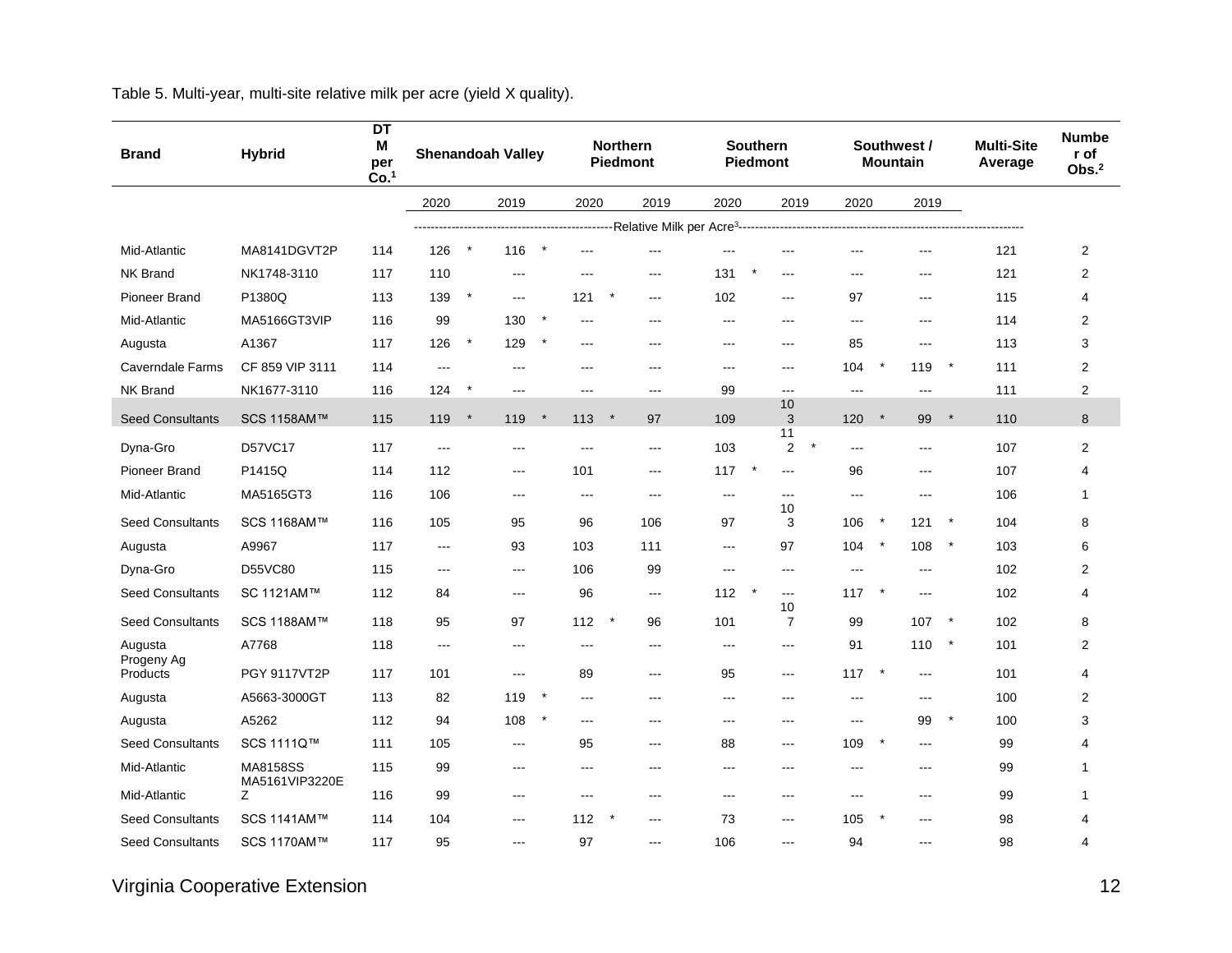| Caverndale Farms                      | CF 753 GTCBLL   | 107 | $-- -$            |                   |                   |               |         | ---                     | 100 | 96       | 98 | 2              |
|---------------------------------------|-----------------|-----|-------------------|-------------------|-------------------|---------------|---------|-------------------------|-----|----------|----|----------------|
| Caverndale Farms                      | CF 889 VIP 3111 | 117 | $\qquad \qquad -$ | ---               | ---               | $- - -$       | $- - -$ | $\qquad \qquad -$       | 96  | $\cdots$ | 96 |                |
| Dyna-Gro                              | D58VC65         | 118 | $\qquad \qquad -$ | ---               | $\qquad \qquad -$ | $\frac{1}{2}$ | 101     | 92                      | --- | $\cdots$ | 96 | 2              |
| <b>Caverndale Farms</b><br>Progeny Ag | CF 814 3000GT   | 112 | $---$             |                   | ---               |               | ---     | $\qquad \qquad -$<br>10 | 97  | 95       | 96 | $\overline{2}$ |
| Products                              | PGY 7118VT2P    | 118 | 81                | 86                | 98                | 101           | 84      | ⇁                       | 99  | 100      | 94 | 8              |
| Pioneer Brand                         | P1847AMXT       | 118 | 88                | $\qquad \qquad -$ | 88                | $\frac{1}{2}$ | 102     | $\frac{1}{2}$           | 88  | $\cdots$ | 91 | 4              |
| Augusta                               | A4463           | 113 | 80                | $\qquad \qquad -$ | 103               | $-- -$        | ---     | ---                     | --- | $--$     | 91 | 2              |
| Pioneer Brand                         | P1197AMXT       | 111 | 109               | 62                | 103               | 98            | 85      | 94                      | 90  | 76       | 90 | 8              |
| <b>LG Seeds</b>                       | LG66C32VT2RIB   | 116 | 77                | $\qquad \qquad -$ | 101               | $-- -$        |         | ---                     | --- | $--$     | 89 | 2              |
| Caverndale Farms                      | CF 794 VIP 3111 | 109 | $\qquad \qquad -$ | ---               | $--$              | ---           | ---     | $\frac{1}{2}$           | 89  | $\cdots$ | 89 |                |
| Dyna-Gro                              | D53VC33         | 113 | $\qquad \qquad -$ | $\qquad \qquad -$ | 82                | $- - -$       | ---     | ---                     | --- | $\cdots$ | 82 |                |
| <b>LG Seeds</b>                       | LG62C35VT2RIB   | 112 | 78                | $\qquad \qquad -$ | 83                | $- - -$       |         |                         | --- | $--$     | 80 | 2              |

<sup>1</sup> Days to maturity provided by company; differences in maturity rating methods may exist between companies.

<sup>2</sup> Hybrids tested over more site/year combinations provide a better estimate of hybrid performance than those tested in a single site/year location.

 $^3$  Relative Milk per Acre (yield x quality) calculated by dividing Milk per Acre for each hybrid at each site/year by the average Milk per Acre for that site/year.

Note: Numbers over 100 indicate above-average yield\*quality, 100 indicates average yield\*quality, numbers under 100 indicate below-average yield\*quality.

\* Indicates numbers similar to the highest value in that column (i.e. within one LSD of the top performer.)

Note: Shading indicates hybrids that were in the highest yield\*quality group in at least three site years.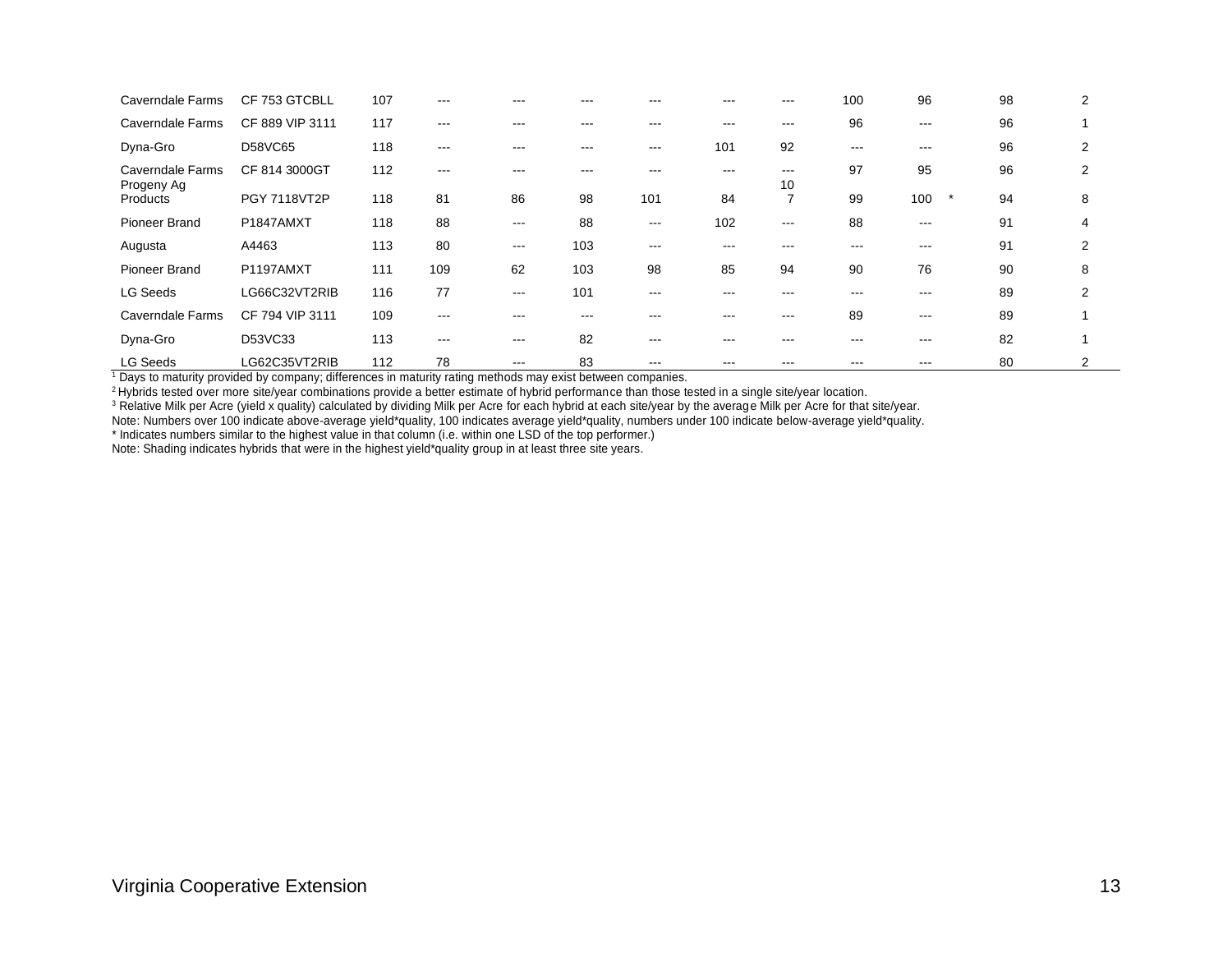Table 6. Corn silage test results at the Shenandoah Valley site in 2020.

| <b>Brand</b>           | <b>Hybrid</b>                 | <b>DTM</b> | DM at<br><b>Harvest</b> | <b>Yield at</b><br>35% DM | Crude<br>Protein         | <b>ADF</b>       | <b>NDF</b>      | <b>NDF</b><br><b>Digest</b> | NE <sub>I</sub>    | <b>TDN</b>       | <b>Milk2006</b>  |                  |
|------------------------|-------------------------------|------------|-------------------------|---------------------------|--------------------------|------------------|-----------------|-----------------------------|--------------------|------------------|------------------|------------------|
|                        |                               | Days       | %                       | ton /acre                 | %                        | %                | %               | %                           | Mcal /lb           | %                | Ib milk/<br>ton  | Ib milk/<br>acre |
| <b>Pioneer Brand</b>   | P1380Q                        | 113        | 37.6                    | 35.3<br>$\rightarrow$     | 9.9<br>$\star$           | 24.8<br>$\star$  | 47.7<br>$\star$ | 60.3                        | 0.60               | 62.9             | 2621             | 32534<br>$\star$ |
| Augusta                | A1367                         | 117        | 35.2                    | 29.1                      | 9.2<br>$^\star$          | $\star$<br>25.7  | 44.3            | 55.8<br>$\star$             | $\star$<br>0.65    | 65.9<br>$^\star$ | 2912             | 29552            |
| Mid-Atlantic           | MA8141DGVT2P                  | 114        | 38.1                    | 31.4<br>$\star$           | 8.7                      | $\star$<br>25.5  | 45.6<br>$\star$ | 57.6<br>$\star$             | 0.61               | 63.7<br>$\star$  | 2709             | 29520            |
| <b>NK Brand</b>        | NK1677-3110                   | 116        | 34.4                    | 27.2                      | 8.4                      | 26.6             | 43.8<br>$\ast$  | 56.3<br>$\star$             | 0.67<br>$\star$    | 67.7             | 3049<br>$\ast$   | 28944            |
| Seed<br>Consultants    | SCS 1158AM™                   | 115        | $\star$<br>39.1         | 30.1<br>$\star$           | 9.2<br>$\qquad \, \star$ | $\star$<br>26.3  | 46.4<br>$\star$ | 59.6                        | 0.60               | 63.2             | 2656             | 27883            |
|                        |                               |            |                         |                           |                          | $\star$          | $\star$         |                             | $\star$            |                  |                  |                  |
| <b>Pioneer Brand</b>   | P1415Q                        | 114        | 36.9                    | 25.3                      | 8.7                      | 25.7<br>$\star$  | 44.2<br>$\star$ | 59.7<br>$\star$             | 0.65<br>$\star$    | 67.2             | 2965             | 26267            |
| <b>NK Brand</b>        | NK1748-3110                   | 117        | 36.7<br>$\star$         | 25.0<br>$\star$           | 8.4                      | 26.0             | 44.2            | 57.0<br>$\star$             | 0.65               | 66.1             | 2914             | 25828            |
| Pioneer Brand          | P1197AMXT                     | 111        | 40.3                    | 32.8                      | 8.8                      | 26.4             | 49.6<br>$\ast$  | 56.1                        | 0.56<br>$\star$    | 58.7<br>$\ast$   | 2330<br>$\star$  | 25434            |
| Mid-Atlantic<br>Seed   | MA5165GT3                     | 116        | 36.7                    | 24.6                      | 8.5                      | 26.5             | 44.6            | 58.7                        | 0.64               | 66.2             | 2904             | 24785            |
| Consultants<br>Seed    | SCS 1168AM™                   | 116        | 38.1                    | 25.8                      | 9.4<br>$\ast$            | 25.4<br>$\ast$   | 46.4            | 61.5                        | 0.61               | 64.5             | 2738             | 24704            |
| Consultants            | SCS 1111Q™                    | 111        | 39.2<br>$\ast$          | 27.5                      | $\star$<br>9.4           | 25.4<br>$\star$  | 46.0<br>$\star$ | 56.3<br>$\star$             | 0.59               | 61.7             | 2561             | 24646            |
| Seed<br>Consultants    | SCS 1141AM™                   | 114        | 38.4<br>$\star$         | 27.3                      | 8.9                      | 25.8<br>$\star$  | 46.1            | 59.4                        | 0.60               | 63.3             | 2662             | 24358            |
| Progeny Ag<br>Products | <b>PGY 9117VT2P</b>           | 117        | 37.5                    | 22.9                      | 8.6                      | 25.5<br>$\star$  | 43.7<br>$\star$ | 59.6                        | 0.65<br>$\star$    | 67.0             | 2958             | 23662            |
| Mid-Atlantic           | MA8158SS                      | 115        | $\star$<br>38.2         | 24.2                      | 8.7                      | 26.3             | 46.8            | 58.5                        | 0.62<br>$^{\star}$ | 64.4             | 2767<br>$^\star$ | 23207            |
|                        |                               |            |                         |                           |                          | $\star$          | $\star$         | $\mathbf{\star}$            | $\star$            | $\star$          | $\star$          |                  |
| Mid-Atlantic           | MA5166GT3VIP<br>MA5161VIP3220 | 116        | 36.8                    | 23.7                      | 9.1                      | 26.0             | 45.0            | 55.4                        | 0.63               | 64.4             | 2790             | 23137            |
| Mid-Atlantic<br>Seed   | EZ                            | 116        | 36.1                    | 23.1                      | $\star$<br>9.1           | 25.8<br>$^\star$ | $\star$<br>44.9 | 57.6<br>$\star$             | $^{\star}$<br>0.64 | $\star$<br>65.7  | 2876<br>$^\star$ | 23135            |
| Consultants            | SCS 1188AM™                   | 118        | 36.6                    | 22.8                      | 9.3<br>$\star$           | 25.9<br>$\star$  | 46.4<br>$\star$ | 60.1                        | 0.62<br>$\star$    | 65.1             | 2795<br>$\star$  | 22261            |
| Seed<br>Consultants    | SCS 1170AM™                   | 117        | 38.0                    | 22.6                      | 8.8                      | $\star$<br>25.5  | 44.5<br>$\star$ | 57.7                        | 0.62<br>$^{\star}$ | 64.2<br>$\ast$   | 2751<br>$\star$  | 22168            |
| Augusta                | A5262                         | 112        | 37.2                    | 20.9                      | 8.1                      | 25.9<br>$\star$  | $\star$<br>43.7 | 58.6                        | $\star$<br>0.66    | $\star$<br>67.3  | 2994             | 21936            |
| <b>Pioneer Brand</b>   | P1847AMXT                     | 118        | 37.0                    | 21.2                      | 9.6<br>$\star$           | 24.9<br>$^\star$ | 45.6            | 58.4                        | 0.62<br>$^{\star}$ | 64.6             | 2776             | 20595            |
| Seed<br>Consultants    | SC 1121AM™                    | 112        | 38.7<br>$\star$         | 22.3                      | 9.4<br>$\star$           | 25.2<br>$\star$  | 47.2<br>$\star$ | 59.7                        | 0.59               | 62.6             | 2602             | 19702            |
| Augusta                | A5663-3000GT                  | 113        | 39.6<br>$\ast$          | 21.2                      | 8.9                      | $\star$<br>25.9  | 47.3<br>$\ast$  | 56.5<br>$\star$             | 0.59               | 61.3             | 2531             | 19117            |
| Progeny Ag             |                               |            |                         |                           |                          |                  |                 |                             |                    |                  |                  |                  |
| Products               | <b>PGY 7118VT2P</b>           | 118        | 36.1                    | 18.6                      | 9.0                      | 25.9<br>$\star$  | 46.4<br>$\star$ | 60.5                        | $\star$<br>0.64    | 66.4<br>$\star$  | 2899<br>$\star$  | 18922            |
| Augusta                | A4463                         | 113        | $\star$<br>40.6         | 19.8                      | 8.8                      | $\star$<br>24.9  | $\star$<br>44.5 | 60.4                        | 0.61               | 63.6             | 2674             | 18620            |
| <b>LG Seeds</b>        | LG62C35VT2RIB                 | 112        | 38.7<br>$\ast$          | 19.3                      | 8.6                      | 26.1<br>$\ast$   | 46.4            | 58.6                        | 0.62<br>$\star$    | 64.4<br>$\star$  | 2761             | 18277            |
| <b>LG Seeds</b>        | LG66C32VT2RIB                 | 116        | 37.4                    | 19.2                      | 8.6                      | 27.1             | 48.3            | 58.3                        | 0.61               | 63.7             | 2708             | 18094            |

Virginia Cooperative Extension **14**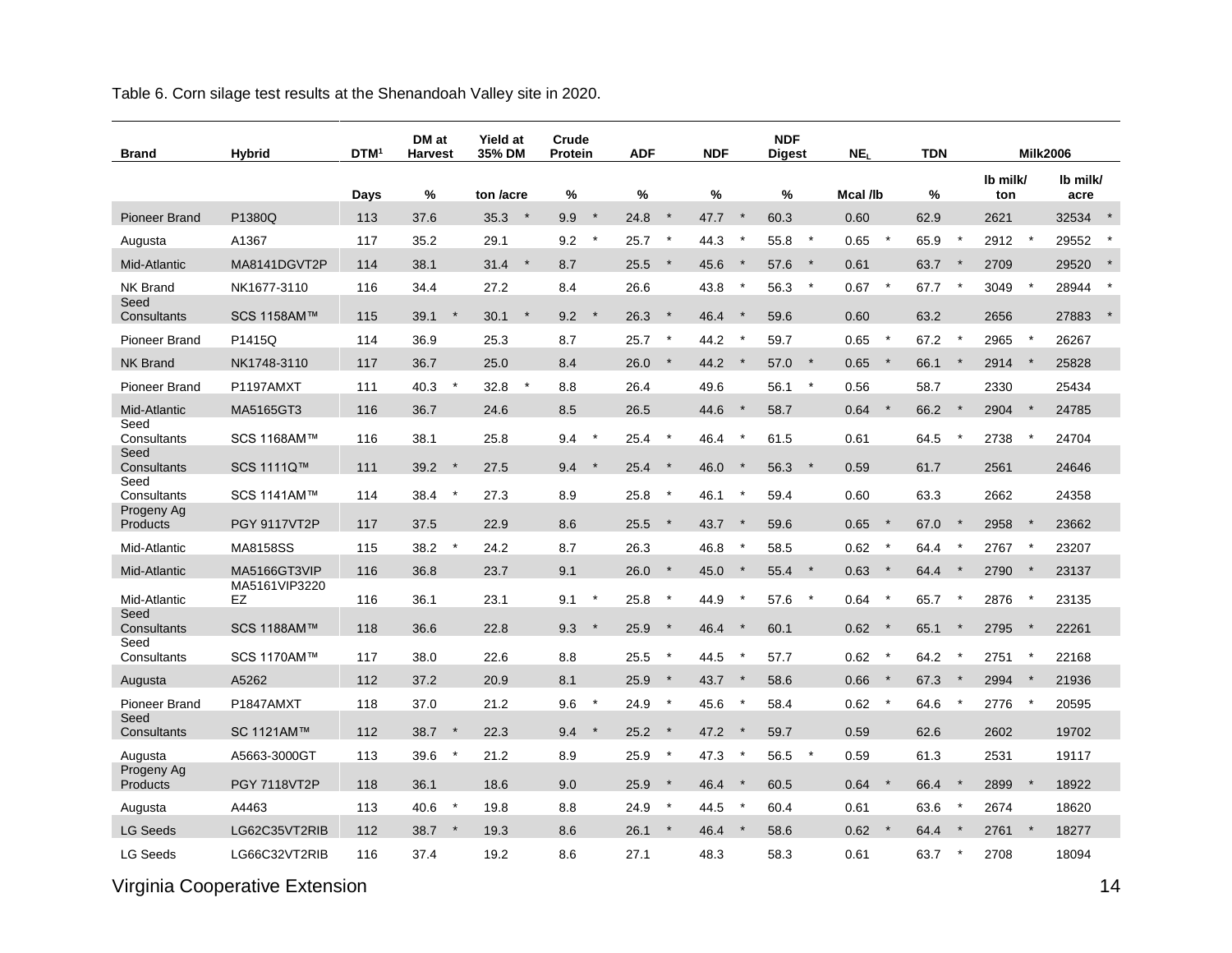| Site Average | 37.7 | 24.7 | 8.9 | 25.8 | 45.8 | 58.4 | 0.62 | 64.5 | 2765 | 23742 |
|--------------|------|------|-----|------|------|------|------|------|------|-------|
| LSD(0.10)    | 2.5  | 5.9  | 0.8 | 1.5  | 4.2  | 3.8  | 0.05 | 4. . | 324  | 6000  |
| C.V.         | 4.9  | 17.9 | 6.2 | 4.4  | 6.8  | 4.8  | 5.98 | 4    |      | 19    |

<sup>1</sup>Days to maturity provided by company; differences in maturity rating methods may exist between companies.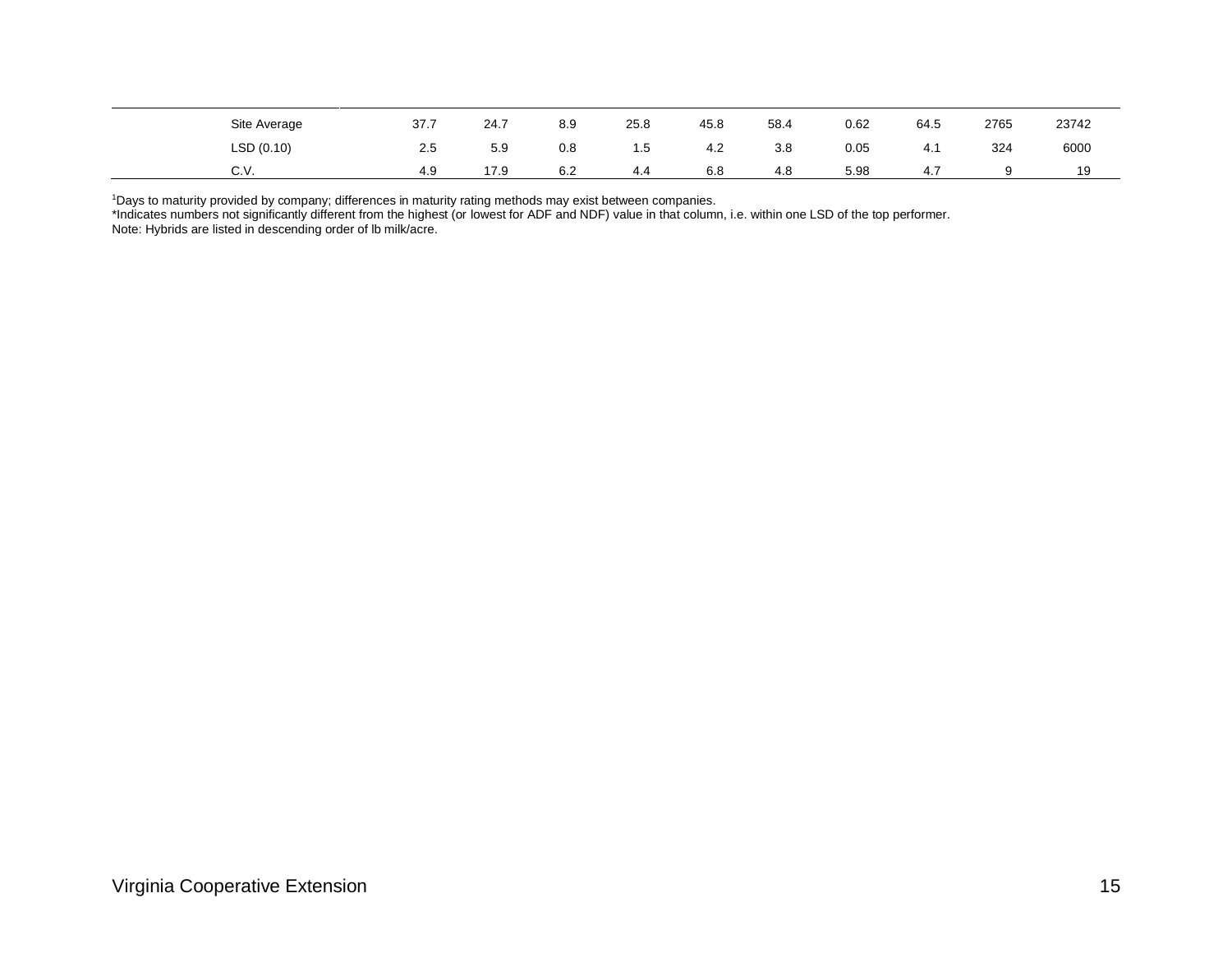Table 7. Two-year corn silage test results (2019 and 2020) at the Shenandoah Valley site.

| <b>Brand</b>                      | <b>Hybrid</b>              | DTM <sup>1</sup> | DM at<br><b>Harvest</b> | <b>Yield at</b><br>35% DM | Crude<br><b>Protein</b> | <b>ADF</b> | <b>NDF</b> | <b>NDF</b><br><b>Digest</b> |         | NE <sub>L</sub> | <b>TDN</b> |                 | <b>Milk2006</b>  |
|-----------------------------------|----------------------------|------------------|-------------------------|---------------------------|-------------------------|------------|------------|-----------------------------|---------|-----------------|------------|-----------------|------------------|
|                                   |                            | Days             | %                       | ton /acre                 | $\%$                    | %          | $\%$       | %                           |         | Mcal /lb        | %          | Ib milk/<br>ton | Ib milk/<br>acre |
| Augusta                           | A1367                      | 117              | 40.46                   | 28.07                     | 8.30                    | 28.66      | 49.25      | 62.07                       |         | 0.59            | 62.54      | 2599            | 25555            |
| Seed<br>Consultants               | SCS 1158AM™<br>MA8141DGVT2 | 115              | 42.46                   | 27.86<br>$\star$          | 8.29<br>$\star$         | 29.04      | 50.76      | 62.49                       | $\star$ | 0.58            | 61.26      | 2491            | 24358            |
| Mid-Atlantic                      | P                          | 114              | 40.89                   | 27.10                     | 7.91                    | 28.62      | 49.68      | 61.91                       |         | 0.59            | 61.85      | 2549            | 24242            |
| Mid-Atlantic                      | MA5166GT3VIP               | 116              | 39.95                   | 25.26<br>$\star$          | $\star$<br>8.16         | 28.33      | 49.15      | 60.29                       |         | 0.60            | 62.37      | 2604            | 22929            |
| Augusta<br>Seed                   | A5262                      | 112              | 41.30                   | 21.89                     | 7.54                    | 30.05      | 49.86      | 62.83                       | $\star$ | 0.60            | 63.60      | 2670            | 20426            |
| Consultants                       | SCS 1168AM™                | 116              | 44.54                   | 22.55                     | 8.45                    | 28.44      | 49.87      | 64.37                       | $\star$ | 0.58            | 61.81      | 2517            | 20077            |
| Augusta                           | A5663-3000GT               | 113              | 43.43                   | 23.66                     | 8.10                    | 29.04      | 51.84      | 60.65                       |         | 0.57            | 59.98      | 2408            | 20003            |
| Seed<br>Consultants<br>Progeny Ag | SCS 1188AM™                | 118              | 40.19                   | 21.57                     | 8.23                    | 31.73      | 53.69      | 64.01                       |         | 0.58            | 62.12      | 2539            | 19240            |
| Products                          | <b>PGY 7118VT2P</b>        | 118              | 39.11                   | 18.45                     | 8.11                    | 29.70      | 51.65      | 62.20                       |         | 0.60            | 62.93      | 2630            | 17022            |
| <b>Pioneer Brand</b>              | P1197AMXT                  | 111              | 40.64                   | 20.73                     | 8.13<br>$\star$         | 31.72      | 54.54      | 63.39                       | $\star$ | 0.56            | 60.18      | 2395            | 16667            |
|                                   | Site Average               |                  | 41.30                   | 23.71                     | 8.12                    | 29.53      | 51.03      | 62.42                       |         | 0.59            | 61.86      | 2540            | 21052            |
|                                   | LSD (0.10)                 |                  | 2.21                    | 4.02                      | 0.52                    | 2.66       | 3.77       | 2.02                        |         | 0.03            | 2.28       | 183             | 3740             |
|                                   | C.V.                       |                  | 5.66                    | 17.91                     | 6.82                    | 9.57       | 7.85       | 3.43                        |         | 5.19            | 3.91       | 8               | 19               |

<sup>1</sup>Days to maturity provided by company; differences in maturity rating methods may exist between companies.

\*Indicates numbers not significantly different from the highest (or lowest for ADF and NDF) value in that column, i.e. within one LSD of the top performer. Note: Hybrids are listed in descending order of lb milk/acre.

Virginia Cooperative Extension 16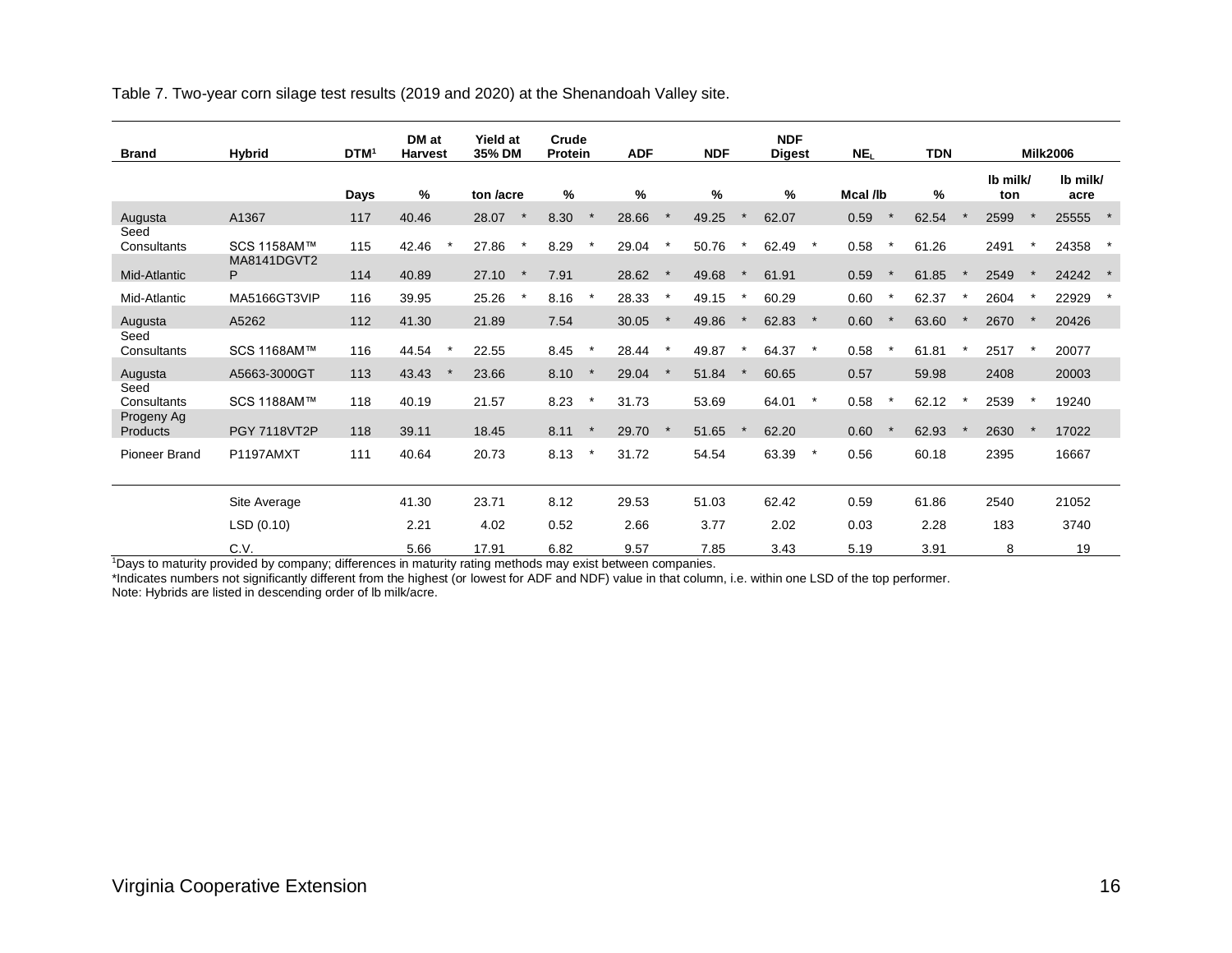Table 8. Corn silage test results at the Northern Piedmont site in 2020.

| <b>Brand</b>           | <b>Hybrid</b>       | DTM <sup>1</sup> | DM at<br><b>Harvest</b> | <b>Yield at</b><br>35% DM | Crude<br>Protein | <b>ADF</b>        | <b>NDF</b> | <b>NDF</b><br><b>Digest</b> | NE <sub>I</sub> |         | <b>TDN</b> |          |                 |         | <b>Milk2006</b>  |  |
|------------------------|---------------------|------------------|-------------------------|---------------------------|------------------|-------------------|------------|-----------------------------|-----------------|---------|------------|----------|-----------------|---------|------------------|--|
|                        |                     | Days             | $\%$                    | ton /acre                 | $\%$             | $\%$              | $\%$       | $\%$                        | Mcal /lb        |         | $\%$       |          | Ib milk/<br>ton |         | Ib milk/<br>acre |  |
| Pioneer Brand          | P1380Q              | 113              | 33.48                   | 21.70<br>$\star$          | 6.55             | 29.32<br>$\ast$   | 47.62      | 63.84<br>$\star$            | 0.68            |         | 69.36      |          | 3133            |         | 23814 *          |  |
| Seed<br>Consultants    | SCS 1158AM™         | 115              | 33.88                   | 20.48<br>$\star$          | 6.17             | 30.59             | 50.17      | 65.74<br>$\star$            | 0.67            |         | 69.43      |          | 3113            |         | 22272 *          |  |
| Seed<br>Consultants    | SCS 1141AM™         | 114              | 33.09                   | 19.06<br>$\star$          | 6.65             | 28.31<br>$\star$  | 43.81      | 63.64                       | 0.71            |         | 71.64      | $\ast$   | 3322            | $\star$ | 22156            |  |
| Seed<br>Consultants    | SCS 1188AM™         | 118              | 34.24                   | 19.64<br>$\star$          | 6.20             | 30.56             | 47.86      | 66.58                       | $\star$<br>0.69 | $\star$ | 70.82      | $\star$  | 3221            |         | 22137            |  |
| Dyna-Gro               | <b>D55VC80</b>      | 115              | 34.21                   | 19.17<br>$\star$          | 6.29             | $\star$<br>29.47  | 47.42      | 62.83                       | 0.68            |         | 69.17      |          | 3129            |         | 20987            |  |
| <b>Pioneer Brand</b>   | P1197AMXT           | 111              | 30.91                   | 18.84<br>$\star$          | 7.12<br>$\star$  | 28.74<br>$^\star$ | 48.60      | 60.99                       | 0.67            |         | 68.39      |          | 3088            |         | 20375            |  |
| Augusta                | A9967               | 117              | 32.70                   | 18.24                     | 6.41             | 30.05             | 47.79      | 63.84                       | 0.68            | $\star$ | 70.01      | $\star$  | 3183            | $\star$ | 20306            |  |
| Augusta                | A4463               | 113              | 37.10                   | 18.82<br>$\star$          | 6.51             | 28.14<br>$\ast$   | 43.74      | 62.32                       | 0.67            |         | 68.46      |          | 3076            |         | 20259            |  |
| <b>LG Seeds</b>        | LG66C32VT2RI<br>B.  | 116              | 33.58                   | 18.71                     | 6.83<br>$\star$  | 29.12<br>$\star$  | 48.95      | 62.66                       | 0.67            |         | 68.28      |          | 3058            |         | 19980            |  |
| Pioneer Brand          | P1415Q              | 114              | 33.28                   | 18.26                     | 6.69<br>$\ast$   | $\ast$<br>29.45   | 48.78      | 63.82                       | 0.67            |         | 69.14      |          | 3115            |         | 19940            |  |
| Progeny Ag<br>Products | <b>PGY 7118VT2P</b> | 118              | 32.85                   | 18.09                     | 6.58             | 29.73<br>$\ast$   | 50.26      | 63.07                       | 0.67            |         | 68.54      |          | 3076            |         | 19435            |  |
| Seed<br>Consultants    | SCS 1170AM™         | 117              | 32.11                   | 16.86                     | $\star$<br>7.07  | 28.60             | 45.64      | 63.24                       | 0.69            |         | 70.61      |          | 3240            |         | 19153            |  |
| Seed<br>Consultants    | SCS 1168AM™         | 116              | 32.59                   | 17.25                     | 5.93             | 31.34             | 51.56      | 66.23<br>$\star$            | 0.68            |         | 69.88      | $\ast$   | 3144            |         | 18995            |  |
| Seed                   |                     |                  |                         |                           |                  |                   |            |                             |                 |         |            |          |                 |         |                  |  |
| Consultants<br>Seed    | SC 1121AM™          | 112              | 33.24                   | 17.22                     | 6.62             | $^\star$<br>29.65 | 48.94      | 65.37<br>$\star$            | 0.68            |         | 69.86      | $\star$  | 3150            |         | 18978            |  |
| Consultants            | SCS 1111Q™          | 111              | 37.14                   | 19.44                     | 6.44             | 30.84             | 50.95      | 64.81<br>$\star$            | 0.63            |         | 66.32      |          | 2873            |         | 18795            |  |
| Progeny Ag<br>Products | <b>PGY 9117VT2P</b> | 117              | 32.48                   | 15.54                     | $\star$<br>6.86  | $\star$<br>28.94  | 46.09      | 63.37                       | 0.69            |         | 70.75      | $^\star$ | 3250            | $\star$ | 17655            |  |
| <b>Pioneer Brand</b>   | P1847AMXT           | 118              | 32.71                   | 15.90                     | 6.43             | 29.56<br>$\ast$   | 49.60      | 63.60                       | 0.68            |         | 69.32      |          | 3131            |         | 17402            |  |
| <b>LG Seeds</b>        | LG62C35VT2RI<br>B   | 112              | 33.45                   | 14.73                     | $\star$<br>6.69  | $\star$<br>28.98  | 46.57      | 62.82                       | 0.68            | $\star$ | 69.69      | $\star$  | 3172            | $\star$ | 16383            |  |
| Dyna-Gro               | D53VC33             | 113              | 34.54                   | 15.10                     | 6.48             | 30.02             | 48.24      | 62.31                       | 0.67            |         | 68.52      |          | 3080            |         | 16295            |  |
|                        |                     |                  |                         |                           |                  |                   |            |                             |                 |         |            |          |                 |         |                  |  |
|                        | Site Average        |                  | 33.56                   | 18.05                     | 6.55             | 29.55             | 48.03      | 63.74                       | 0.68            |         | 69.38      |          | 3134            |         | 19754            |  |
|                        | LSD(0.10)           |                  | 2.53                    | 2.89                      | 0.62             | 1.82              | 4.03       | 2.74                        | 0.02            |         | 2.05       |          | 157             |         | 2811             |  |
|                        | C.V.                |                  | 5.95                    | 12.64                     | 7.42             | 4.84              | 6.60       | 3.39                        | 2.81            |         | 2.33       |          | 4               |         | 11               |  |

<sup>1</sup>Days to maturity provided by company; differences in maturity rating methods may exist between companies.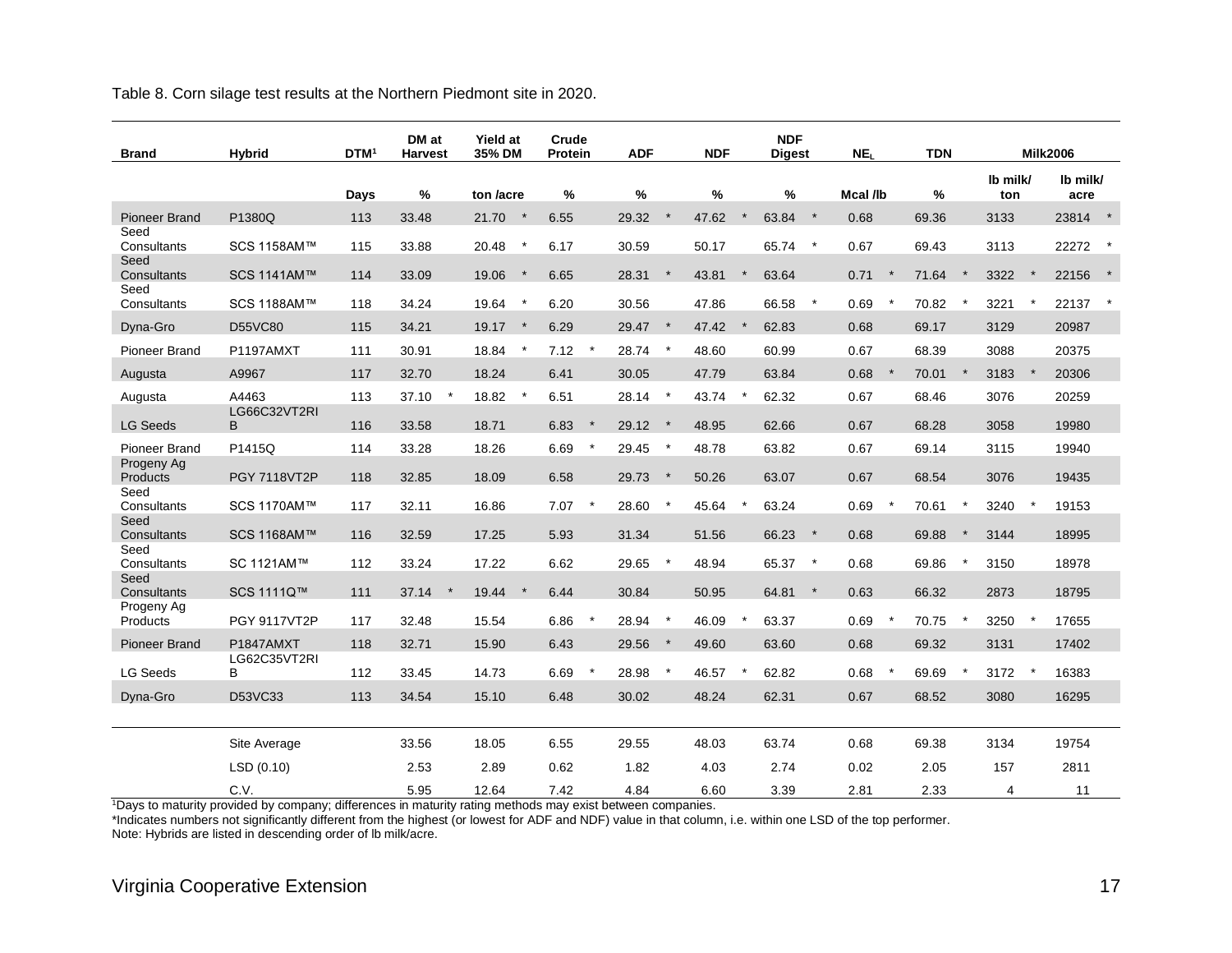Table 9. Two-year corn silage test results (2019 and 2020) at the Northern Piedmont site.

| <b>Brand</b>                | Hybrid       | <b>DTM</b> | DM at<br><b>Harvest</b> | <b>Yield at</b><br>35% DM | Crude<br>Protein |         | <b>ADF</b>    | <b>NDF</b> | <b>NDF</b><br><b>Digest</b> |         | NE <sub>L</sub> | <b>TDN</b> |                 | <b>Milk2006</b>  |  |
|-----------------------------|--------------|------------|-------------------------|---------------------------|------------------|---------|---------------|------------|-----------------------------|---------|-----------------|------------|-----------------|------------------|--|
|                             |              | Days       | %                       | ton <i>lacre</i>          | %                |         | $\frac{0}{0}$ | $\%$       | %                           |         | Mcal /lb        | %          | Ib milk/<br>ton | Ib milk/<br>acre |  |
| Augusta                     | A9967        | 117        | 37.28                   | 28.00                     | 6.59             |         | 31.30         | 51.94      | 62.37                       |         | 0.62            | 65.83      | 2817            | 26333            |  |
| Seed<br>Consultants<br>Seed | SCS 1188AM™  | 118        | 40.39                   | 27.78                     | 6.90             |         | 30.29         | 50.57      | 63.10                       |         | 0.61            | 64.96      | 2739            | 25519            |  |
| Consultants                 | SCS 1158AM™  | 115        | 38.92                   | 29.23                     | 6.94             |         | 30.00         | 51.89      | 60.62                       |         | 0.60            | 63.21      | 2634            | 25363            |  |
| Pioneer Brand<br>Seed       | P1197AMXT    | 111        | 36.63                   | 27.67                     | 7.48             | $\star$ | 29.34         | 51.65      | 59.31                       |         | 0.61            | 63.92      | 2702            | 25124            |  |
| Consultants                 | SCS 1168AM™  | 116        | 37.88                   | 26.61                     | 6.43             |         | 31.38         | 53.31      | 64.66                       | $\star$ | 0.62            | 66.08      | 2807            | 25045            |  |
| Dyna-Gro                    | D55VC80      | 115        | 39.00                   | 27.33                     | 6.95             |         | 28.84         | 49.57      | 60.15                       |         | 0.61            | 64.25      | 2724            | 24893            |  |
| Progeny Ag<br>Products      | PGY 7118VT2P | 118        | 37.23                   | 26.71                     | 6.94             |         | 30.33         | 52.88      | 60.39                       |         | 0.61            | 64.29      | 2725            | 24402            |  |
|                             |              |            |                         |                           |                  |         |               |            |                             |         |                 |            |                 |                  |  |
|                             | Site Average |            | 38.19                   | 27.62                     | 6.89             |         | 30.21         | 51.69      | 61.51                       |         | 0.61            | 64.65      | 2735            | 25240            |  |
|                             | LSD(0.10)    |            | 1.61                    | 1.78                      | 0.50             |         | 1.74          | 2.96       | 2.03                        |         | 0.02            | 2.07       | 153             | 1928             |  |
|                             | C.V.         |            | 4.88                    | 7.49                      | 8.36             |         | 6.69          | 6.65       | 3.82                        |         | 4.35            | 3.71       | 6               | 9                |  |

<sup>1</sup>Days to maturity provided by company; differences in maturity rating methods may exist between companies.

\*Indicates numbers not significantly different from the highest (or lowest for ADF and NDF) value in that column, i.e. within one LSD of the top performer.

Note: Hybrids are listed in descending order of lb milk/acre.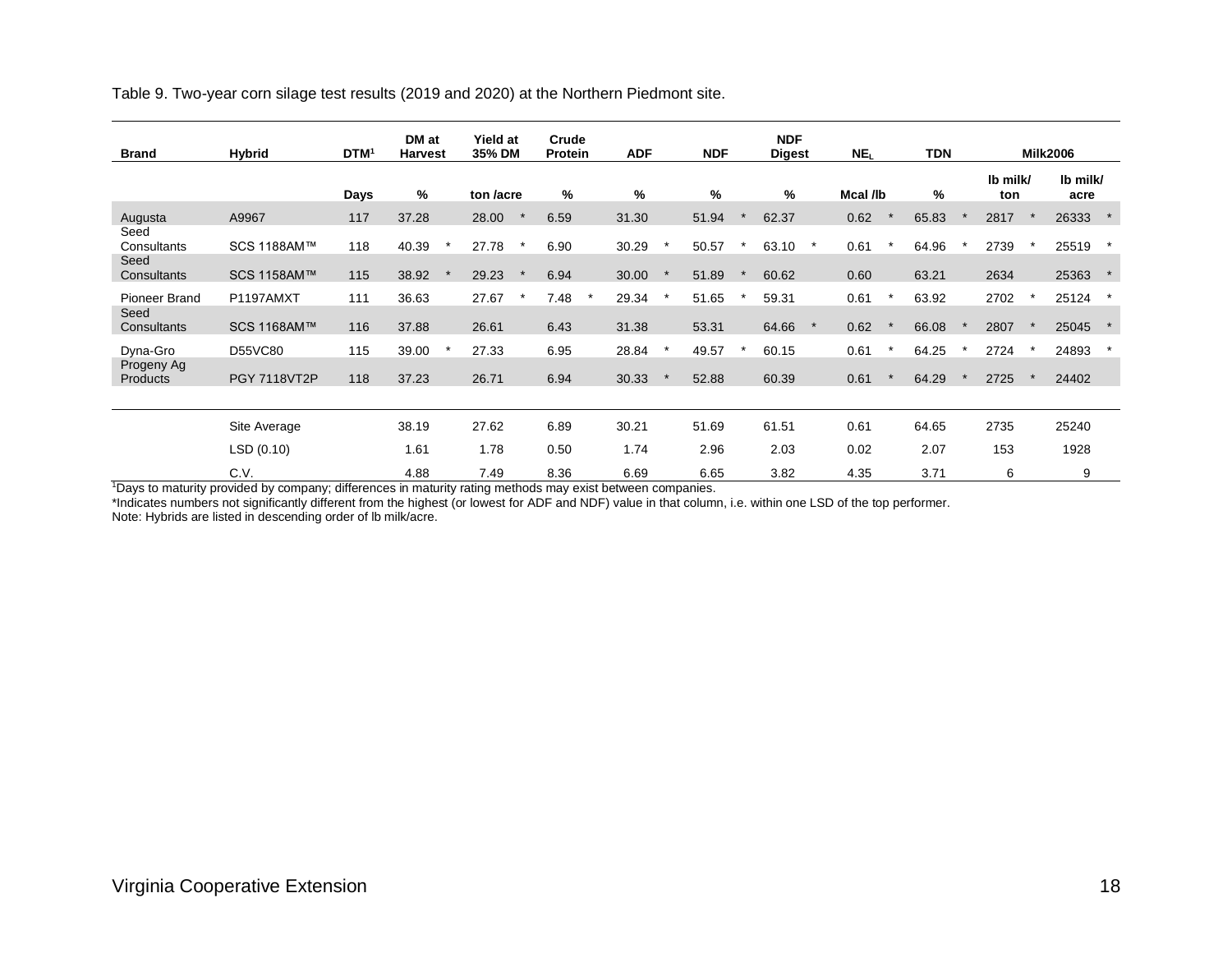| <b>Brand</b>           | <b>Hybrid</b>       | DTM <sup>1</sup> | DM at<br><b>Harvest</b> | <b>Yield at</b><br>35% DM | Crude<br><b>Protein</b> | <b>ADF</b> | <b>NDF</b> | <b>NDF</b><br><b>Digest</b> | NE <sub>L</sub> | TDN   |                 | <b>Milk2006</b>  |
|------------------------|---------------------|------------------|-------------------------|---------------------------|-------------------------|------------|------------|-----------------------------|-----------------|-------|-----------------|------------------|
|                        |                     | Days             | %                       | ton /acre                 | %                       | %          | %          | %                           | Mcal /lb        | %     | Ib milk/<br>ton | Ib milk/<br>acre |
| Progeny Ag<br>Products | <b>PGY 7118VT2P</b> | 118              | 37.73                   | 26.71                     | 7.17                    | 29.75      | 52.30      | 60.30                       | 0.61            | 64.02 | 2707            | 24356            |
| Seed<br>Consultants    | SCS 1158AM™         | 115              | 39.16                   | 26.90                     | 7.33<br>$\star$         | 29.20      | 50.44      | 60.33                       | 0.60            | 63.33 | 2651            | 23792            |
| Seed<br>Consultants    | SCS 1168AM™         | 116              | 38.37                   | 25.04                     | 6.48                    | 31.62      | 53.96      | 63.71                       | 0.61            | 64.47 | 2696            | 23013            |
|                        |                     |                  |                         |                           |                         |            |            |                             |                 |       |                 |                  |
|                        | Site Average        |                  | 38.42                   | 26.22                     | 6.99                    | 30.19      | 52.23      | 61.45                       | 0.61            | 63.94 | 2685            | 23720            |
|                        | LSD(0.10)           |                  | 1.31                    | 1.57                      | 0.61                    | 1.88       | 2.86       | 1.57                        | 0.02            | 1.38  | 104             | 1580             |
|                        | C.V.                |                  | 4.64                    | 8.15                      | 11.59                   | 8.31       | 7.29       | 3.40                        | 3.48            | 2.87  | 5               | 9                |

Table 10. Three-year corn silage test results (2018, 2019, and 2020) at the Northern Piedmont site.

<sup>1</sup>Days to maturity provided by company; differences in maturity rating methods may exist between companies.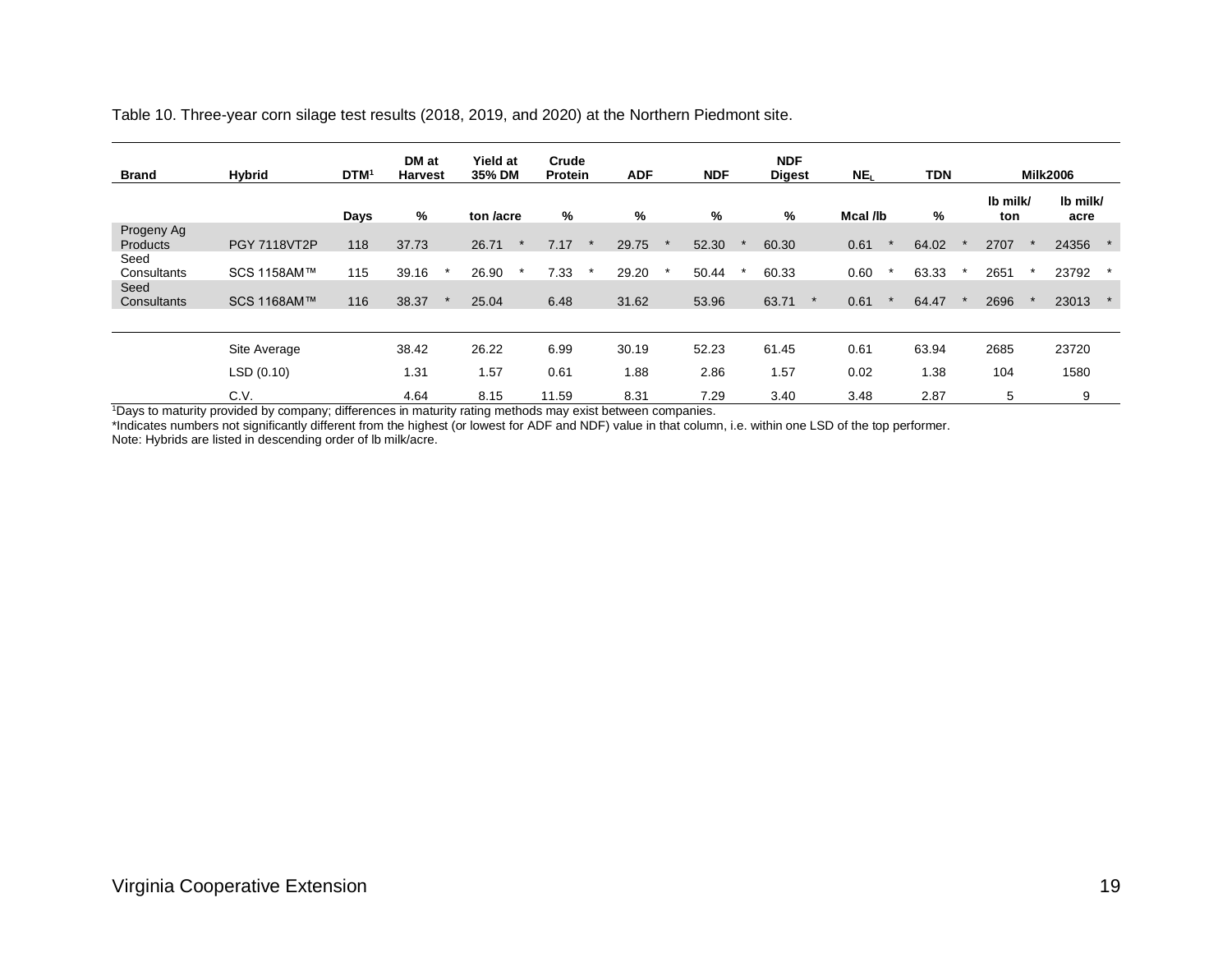Table 11. Corn silage test results at the Southern Piedmont site in 2020.

| <b>Brand</b>                 | <b>Hybrid</b>       | DTM <sup>1</sup> | DM at<br><b>Harvest</b> | <b>Yield at</b><br>35% DM | Crude<br>Protein | <b>ADF</b> |         | <b>NDF</b> |         | <b>NDF</b><br><b>Digest</b> |          | NE <sub>L</sub> |              | <b>TDN</b> |         |                 |          | <b>Milk2006</b>  |  |
|------------------------------|---------------------|------------------|-------------------------|---------------------------|------------------|------------|---------|------------|---------|-----------------------------|----------|-----------------|--------------|------------|---------|-----------------|----------|------------------|--|
|                              |                     | Days             | $\%$                    | ton /acre                 | $\%$             | $\%$       |         | $\%$       |         | %                           |          | Mcal /lb        |              | $\%$       |         | Ib milk/<br>ton |          | Ib milk/<br>acre |  |
| <b>NK Brand</b>              | NK1748-3110         | 117              | 26.06                   | 14.14<br>$\star$          | 9.10             | 36.62      | $\star$ | 59.22      |         | 67.54                       | $\star$  | 0.62            | $\star$      | 65.75      | $\ast$  | 2784            | $\star$  | 13800            |  |
| Pioneer Brand                | P1415Q              | 114              | 26.69                   | 12.82<br>$^\star$         | 9.63             | 37.28      |         | 59.46      |         | 68.64                       | $\star$  | 0.61            |              | 65.45      |         | 2740            |          | 12302            |  |
| Seed<br>Consultants          | SC 1121AM™          | 112              | 26.10                   | 12.81<br>$^\star$         | 9.52             | 36.74      |         | 58.81      |         | 63.49                       |          | 0.59            |              | 62.57      |         | 2584            |          | 11808            |  |
| Seed<br>Consultants          | SCS 1158AM™         | 115              | 28.30                   | 12.84<br>$\star$          | 8.86             | 38.70      |         | 61.73      |         | 61.85                       |          | 0.59            |              | 61.92      |         | 2558            |          | 11453            |  |
| Seed<br>Consultants          | SCS 1170AM™         | 117              | 24.76                   | 11.76                     | 9.67<br>$\star$  | 37.00      | $\star$ | 60.17      |         | 65.22                       | $\star$  | 0.60            | $\star$      | 64.01      | $\star$ | 2677            | $\star$  | 11148            |  |
| Dyna-Gro                     | <b>D57VC17</b>      | 117              | 29.54                   | 11.76                     | 9.99<br>$\star$  | 34.93      |         | 58.22      | $\star$ | 59.78                       |          | 0.60            |              | 62.34      |         | 2624            |          | 10806            |  |
| <b>Pioneer Brand</b>         | P1380Q              | 113              | 26.85                   | 12.02                     | 10.06<br>$\ast$  | 35.47      | $\star$ | 57.82      |         | 57.18                       |          | 0.59            | $\star$      | 60.69      |         | 2528            |          | 10758            |  |
| <b>Pioneer Brand</b><br>Seed | P1847AMXT           | 118              | 27.79                   | 11.93                     | 9.75<br>$\star$  | 36.81      |         | 60.77      |         | 61.46                       |          | 0.59            |              | 61.82      |         | 2557            | $\star$  | 10678            |  |
| Consultants                  | SCS 1188AM™         | 118              | 27.21                   | 11.65                     | 10.57<br>$\ast$  | 34.84      | $\star$ | 55.69      |         | 59.09                       |          | 0.60            | $\star$      | 62.13      | $\star$ | 2611            | $\star$  | 10664            |  |
| Dyna-Gro                     | D58VC65             | 118              | 24.98                   | 11.95                     | 10.30<br>$\star$ | 37.73      |         | 60.52      |         | 60.20                       |          | 0.59            |              | 61.41      |         | 2541            |          | 10626            |  |
| <b>NK Brand</b>              | NK1677-3110         | 116              | 22.84                   | 11.64                     | 10.27<br>$\star$ | 37.90      |         | 63.03      |         | 67.95                       | $\star$  | 0.58            |              | 63.16      |         | 2560            |          | 10404            |  |
| Seed<br>Consultants          | SCS 1168AM™         | 116              | 24.78                   | 11.05                     | 10.11<br>$\ast$  | 37.63      |         | 60.73      |         | 66.05                       | $^\star$ | 0.60            | $\pmb{\ast}$ | 63.95      |         | 2658            |          | 10216            |  |
| Progeny Ag<br>Products       | <b>PGY 9117VT2P</b> | 117              | 26.53                   | 11.16                     | 9.81<br>$\ast$   | 36.66      |         | 60.17      |         | 60.20                       |          | 0.59            |              | 61.35      |         | 2538            |          | 9967             |  |
| Seed<br>Consultants          | SCS 1111Q™          | 111              | 26.58                   | 9.88                      | 9.96<br>$\star$  | 36.77      | $\star$ | 58.74      |         | 62.34                       |          | 0.60            |              | 63.40      |         | 2667            | $^\star$ | 9207             |  |
| <b>Pioneer Brand</b>         | P1197AMXT           | 111              | 24.90                   | 9.67                      | 10.29<br>$\star$ | 36.48      | $\star$ | 58.68      |         | 60.61                       |          | 0.60            |              | 62.73      |         | 2640            | $\star$  | 8985             |  |
| Progeny Ag<br>Products       | <b>PGY 7118VT2P</b> | 118              | 23.91                   | 10.53                     | 10.40<br>$\star$ | 40.78      |         | 64.17      |         | 59.76                       |          | 0.56            |              | 59.30      |         | 2380            |          | 8817             |  |
| Seed<br>Consultants          | SCS 1141AM™         | 114              | 25.70                   | 9.42                      | $\star$<br>10.84 | 35.66      | $\star$ | 60.32      |         | 53.80                       |          | 0.56            |              | 57.63      |         | 2334            |          | 7670             |  |
|                              |                     |                  |                         |                           |                  |            |         |            |         |                             |          |                 |              |            |         |                 |          |                  |  |
|                              | Site Average        |                  | 26.09                   | 11.59                     | 9.95             | 36.94      |         | 59.90      |         | 62.07                       |          | 0.59            |              | 62.33      |         | 2587            |          | 10548            |  |
|                              | LSD(0.10)           |                  | 2.33                    | 1.92                      | 1.20             | 2.59       |         | 3.35       |         | 5.11                        |          | 0.03            |              | 3.77       |         | 239             |          | 2324             |  |
|                              | C.V.                |                  | 6.94                    | 12.85                     | 9.30             | 5.42       |         | 4.32       |         | 6.36                        |          | 4.39            |              | 4.68       |         | $\overline{7}$  |          | 17               |  |

<sup>1</sup>Days to maturity provided by company; differences in maturity rating methods may exist between companies.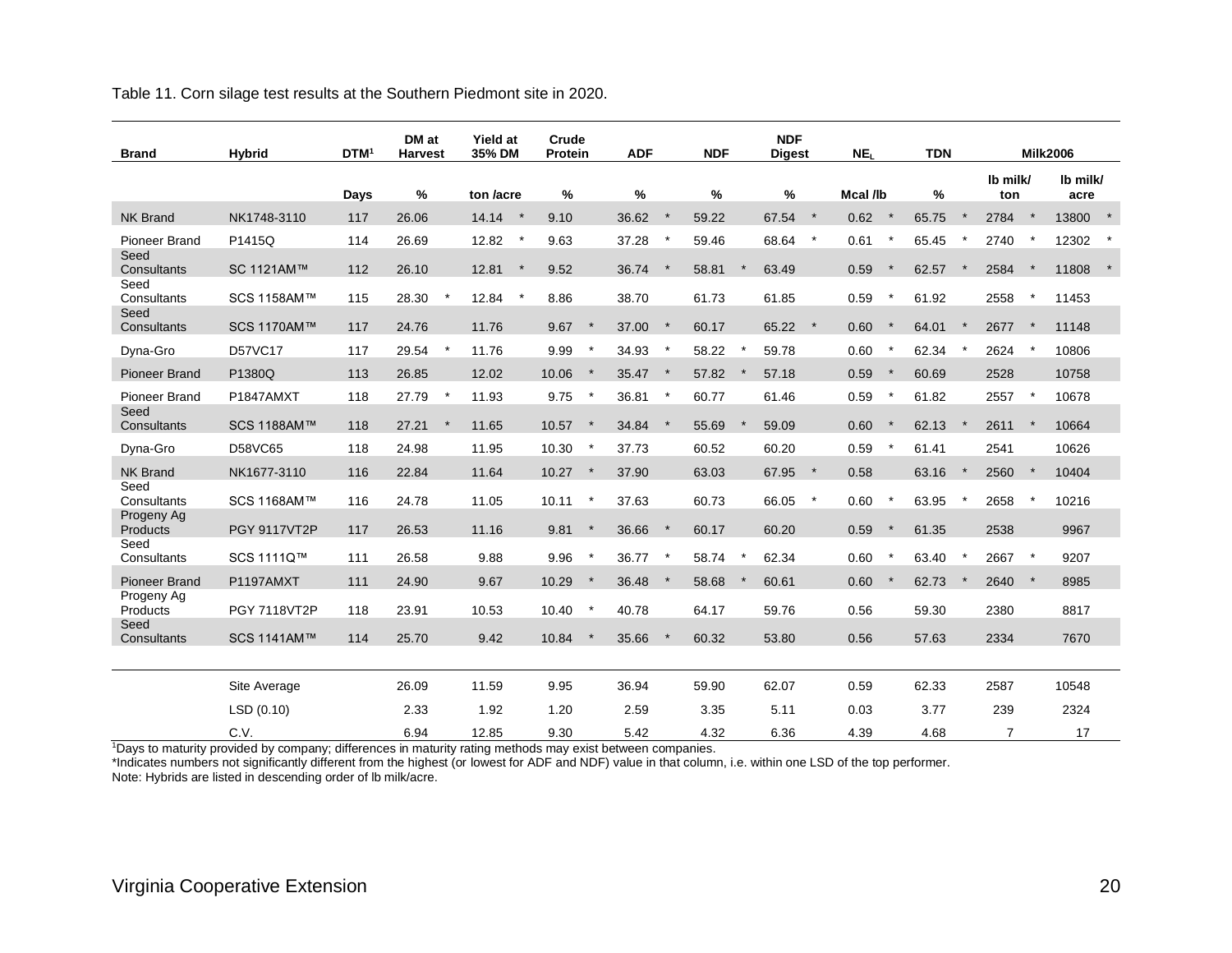Table 12. Two-year corn silage test results (2019 and 2020) at the Southern Piedmont site.

| <b>Brand</b>           | <b>Hybrid</b>       | DTM <sup>1</sup> | DM at<br><b>Harvest</b> | <b>Yield at</b><br>35% DM | Crude<br>Protein | <b>ADF</b>    | <b>NDF</b> | <b>NDF</b><br><b>Digest</b> |         | NE <sub>L</sub> | <b>TDN</b> |                 | <b>Milk2006</b>  |  |
|------------------------|---------------------|------------------|-------------------------|---------------------------|------------------|---------------|------------|-----------------------------|---------|-----------------|------------|-----------------|------------------|--|
|                        |                     | Days             | %                       | ton /acre                 | %                | $\frac{9}{6}$ | $\%$       | %                           |         | Mcal /lb        | %          | Ib milk/<br>ton | Ib milk/<br>acre |  |
| Dyna-Gro               | <b>D57VC17</b>      | 117              | 45.05                   | 16.02                     | 8.30             | 35.29         | 59.36      | 62.50                       |         | 0.57            | 61.99      | 2483            | 13787 *          |  |
| Seed<br>Consultants    | SCS 1188AM™         | 118              | 38.85                   | 15.81                     | 9.05             | 33.78         | 56.35      | 61.07                       |         | 0.57            | 61.18      | 2449            | 13380            |  |
| Seed<br>Consultants    | SCS 1158AM™         | 115              | 38.29                   | 15.62                     | 8.13             | 37.60         | 61.65      | 62.80                       | $\star$ | 0.56            | 61.22      | 2427            | 13141            |  |
| Seed<br>Consultants    | SCS 1168AM™         | 116              | 34.76                   | 14.70                     | 8.69             | 36.65         | 60.44      | 64.23                       | $\star$ | 0.57            | 62.11      | 2482            | 12507            |  |
| Progeny Ag<br>Products | <b>PGY 7118VT2P</b> | 118              | 33.65                   | 14.57                     | 9.08             | 37.55         | 61.20      | 60.29                       |         | 0.56            | 59.92      | 2369            | 12081            |  |
| Dyna-Gro               | D58VC65             | 118              | 35.25                   | 14.24                     | 8.95             | 36.41         | 60.00      | 60.21                       |         | 0.56            | 60.41      | 2409            | 11882            |  |
| <b>Pioneer Brand</b>   | P1197AMXT           | 111              | 37.02                   | 13.68                     | 8.92             | 35.56         | 59.04      | 62.01                       |         | 0.57            | 61.43      | 2451            | 11541            |  |
|                        |                     |                  |                         |                           |                  |               |            |                             |         |                 |            |                 |                  |  |
|                        | Site Average        |                  | 37.55                   | 14.95                     | 8.73             | 36.12         | 59.72      | 61.87                       |         | 0.57            | 61.18      | 2439            | 12617            |  |
|                        | LSD(0.10)           |                  | 2.10                    | 1.18                      | 0.56             | 2.14          | 3.43       | 3.11                        |         | 0.02            | 2.30       | 149             | 1161             |  |
|                        | C.V.                |                  | 6.29                    | 8.87                      | 7.22             | 6.64          | 6.43       | 5.63                        |         | 4.22            | 4.21       | $\overline{7}$  | 10               |  |

<sup>1</sup>Days to maturity provided by company; differences in maturity rating methods may exist between companies.

\*Indicates numbers not significantly different from the highest (or lowest for ADF and NDF) value in that column, i.e. within one LSD of the top performer.

Note: Hybrids are listed in descending order of lb milk/acre.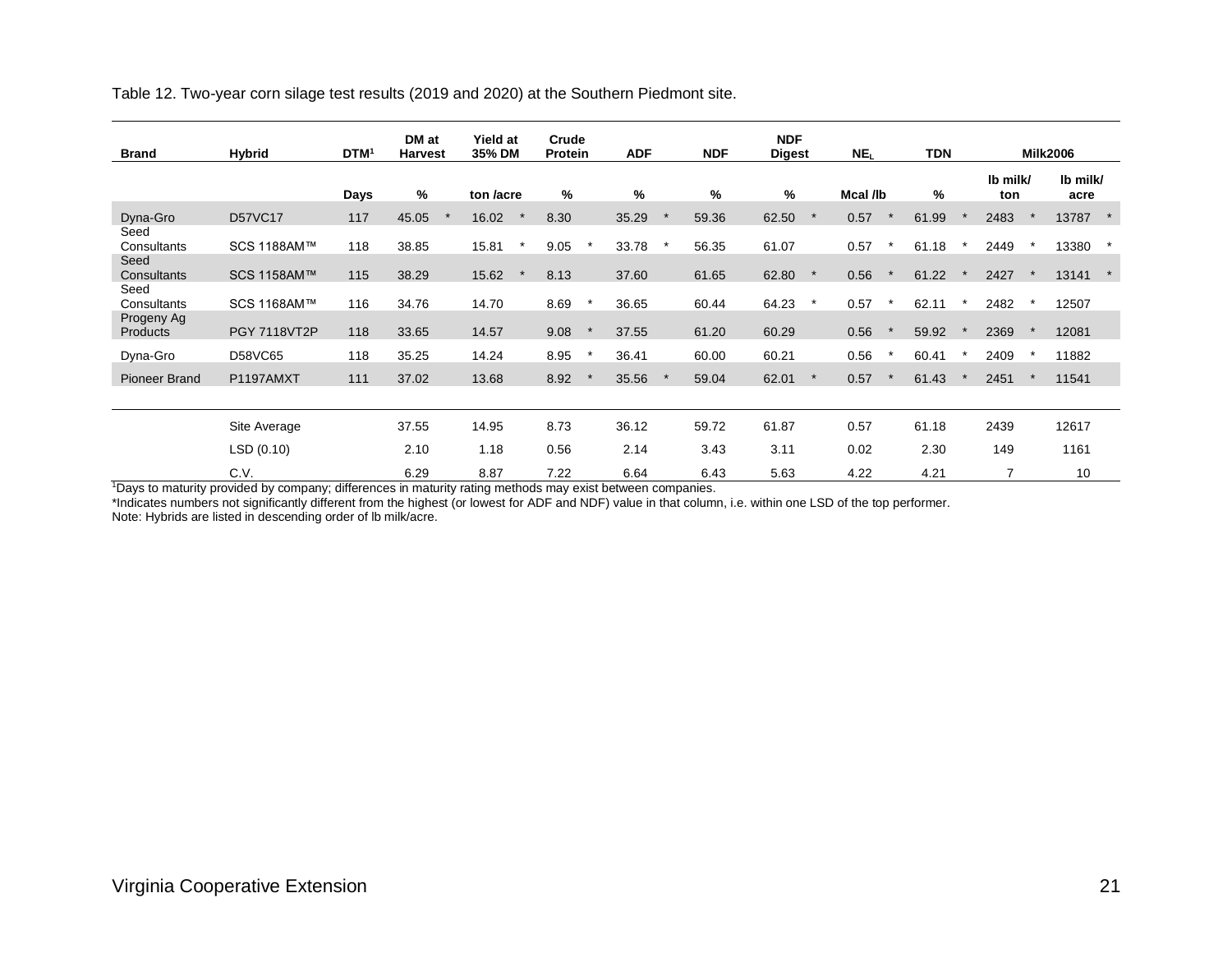|  | Table 13. Three-year corn silage test results (2018, 2019, and 2020) at the Southern Piedmont site. |  |  |
|--|-----------------------------------------------------------------------------------------------------|--|--|
|  |                                                                                                     |  |  |

| <b>Brand</b>                | <b>Hybrid</b> | <b>DTM</b> | DM at<br><b>Harvest</b> | <b>Yield at</b><br>35% DM | Crude<br>Protein | <b>ADF</b> | <b>NDF</b> | <b>NDF</b><br><b>Digest</b> | NE <sub>I</sub> | <b>TDN</b> |                 | <b>Milk2006</b>  |
|-----------------------------|---------------|------------|-------------------------|---------------------------|------------------|------------|------------|-----------------------------|-----------------|------------|-----------------|------------------|
|                             |               | Days       | %                       | ton /acre                 | %                | %          | %          | %                           | Mcal /lb        | %          | Ib milk/<br>ton | Ib milk/<br>acre |
| Seed<br>Consultants<br>Seed | SCS 1168AM™   | 116        | 35.68                   | 16.93                     | 8.04             | 35.46      | 58.68      | 63.00                       | 0.58            | 62.58      | 2540            | 14941            |
| Consultants                 | SCS 1158AM™   | 115        | 38.92                   | 16.73                     | 7.73             | 35.02      | 56.81      | 61.53                       | 0.58            | 62.24      | 2532            | 14782<br>$\star$ |
| Progeny Ag<br>Products      | PGY 7118VT2P  | 118        | 35.27                   | 15.97                     | 8.11             | 36.16      | 58.95      | 59.86                       | 0.57            | 60.91      | 2455            | 13792            |
|                             |               |            |                         |                           |                  |            |            |                             |                 |            |                 |                  |
|                             | Site Average  |            | 36.62                   | 16.55                     | 7.96             | 35.54      | 58.15      | 61.46                       | 0.58            | 61.91      | 2509            | 14505            |
|                             | LSD (0.10)    |            | 1.76                    | 1.29                      | 0.41             | 1.56       | 2.45       | 2.59                        | 0.02            | 2.01       | 134             | 1113             |
|                             | C.V.          |            | 6.56                    | 10.58                     | 6.99             | 5.97       | 5.72       | 5.73                        | 4.54            | 4.42       |                 | 10               |

<sup>1</sup>Days to maturity provided by company; differences in maturity rating methods may exist between companies.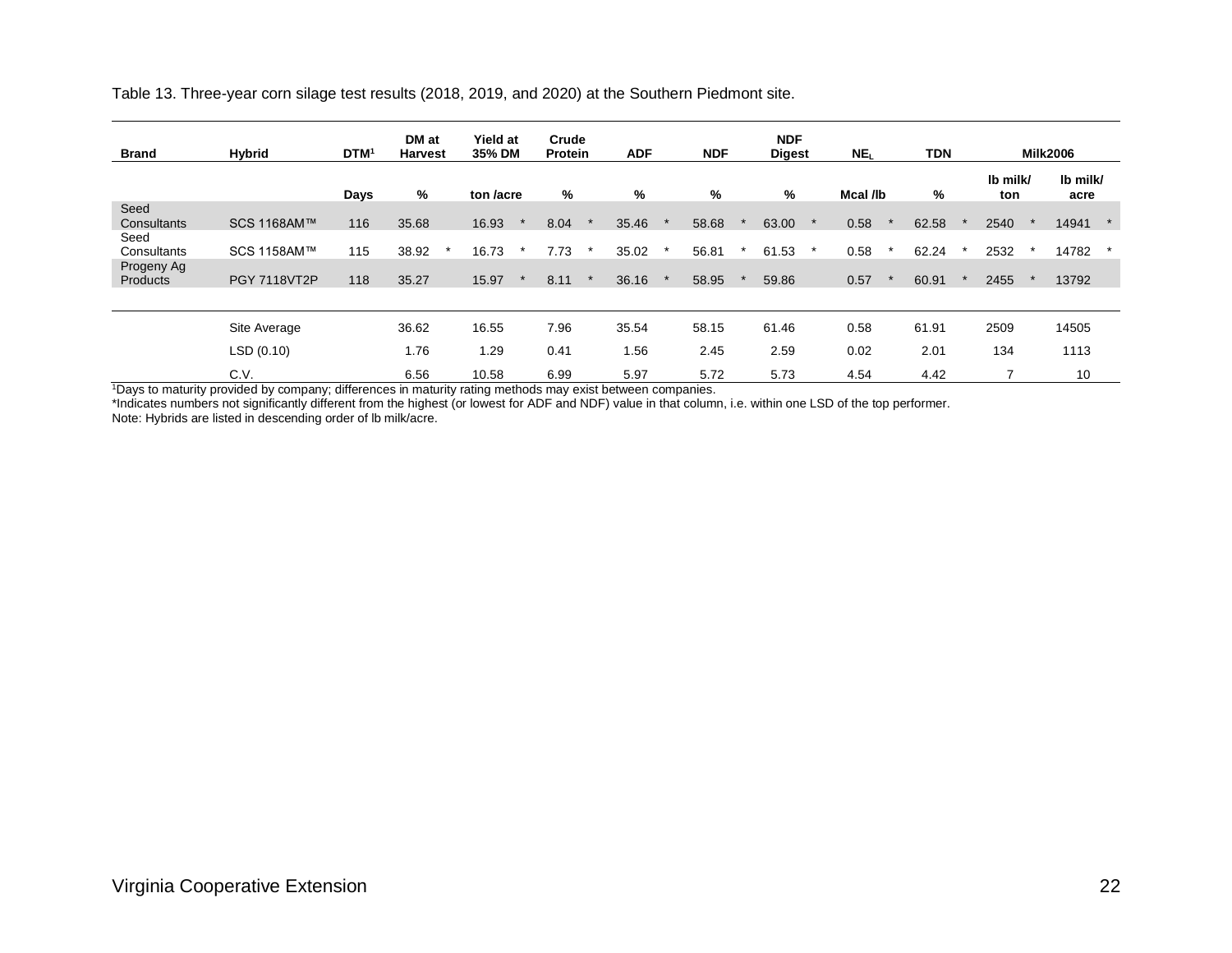Table 14. Corn silage test results at the Southwest Virginia site in 2020.

| <b>Brand</b>                       | <b>Hybrid</b>                  | <b>DTM</b> | DM at<br><b>Harvest</b> | <b>Yield at</b><br>35% DM | Crude<br><b>Protein</b> | <b>ADF</b>        | <b>NDF</b>       | <b>NDF</b><br><b>Digest</b> | NE <sub>I</sub>    | <b>TDN</b>       |                 | <b>Milk2006</b>  |
|------------------------------------|--------------------------------|------------|-------------------------|---------------------------|-------------------------|-------------------|------------------|-----------------------------|--------------------|------------------|-----------------|------------------|
|                                    |                                | Days       | %                       | ton /acre                 | $\frac{0}{0}$           | %                 | $\frac{0}{0}$    | %                           | Mcal /lb           | %                | Ib milk/<br>ton | Ib milk/<br>acre |
| Seed<br>Consultants                | SCS 1158AM™                    | 115        | 42.13                   | 44.74<br>$\star$          | 8.02<br>$\star$         | 26.52<br>$\star$  | 45.83            | 62.32<br>$\rightarrow$      | 0.59               | 62.99            | 2605            | 40176            |
| Progeny Ag<br>Products             | <b>PGY 9117VT2P</b>            | 117        | 38.76                   | 38.76<br>$^\star$         | 8.74<br>$\star$         | 26.24<br>$\star$  | 45.80<br>$\star$ | $\star$<br>64.66            | 0.64<br>$^\star$   | 67.15            | 2914<br>$\star$ | 39125            |
| Seed                               |                                |            |                         |                           |                         |                   |                  |                             |                    |                  |                 |                  |
| Consultants<br>Seed                | SC 1121AM™                     | 112        | 37.99                   | 38.15                     | 8.44<br>$\star$         | 26.63<br>$\ast$   | 45.96            | $\star$<br>63.66            | 0.64<br>$\ast$     | 67.06            | 2919            | 39043            |
| Consultants                        | SCS 1111Q™                     | 111        | 34.21                   | 33.82                     | 8.54<br>$\star$         | 28.19             | 48.89<br>$\star$ | $\star$<br>65.10            | 0.66<br>$\star$    | 69.32            | 3082            | 36514<br>$\star$ |
| Seed<br>Consultants                | SCS 1168AM™                    | 116        | 39.47                   | 37.03                     | 8.48<br>$\star$         | 26.81<br>$^\star$ | 47.32<br>$\star$ | $63.12$ *                   | 0.61               | 64.91<br>$\ast$  | 2747            | 35422 *          |
| Seed<br>Consultants                | SCS 1141AM™                    | 114        | 37.03                   | 33.86                     | 8.57<br>$\star$         | 26.59<br>$\star$  | 45.59            | $\star$<br>63.81            | 0.65<br>$\star$    | 67.55            | 2957            | 34956            |
| Augusta                            | A9967                          | 117        | $\star$<br>46.50        | $\star$<br>38.23          | 8.15<br>$\star$         | 25.94<br>$\star$  | 43.57<br>$\ast$  | 62.54<br>$\star$            | 0.60               | 63.28            | 2630            | 34774 *          |
| Caverndale<br>Farms                | <b>CF 859 VIP</b><br>3111      | 114        | 41.46                   | 36.34                     | 8.77<br>$\star$         | 25.57<br>$\ast$   | 44.23            | 61.01                       | 0.61               | 64.26            | 2723            | 34670            |
| Caverndale                         |                                |            |                         |                           |                         |                   |                  |                             |                    | $\star$          | $\star$         |                  |
| Farms<br>Seed                      | CF 753 GTCBLL                  | 107        | 38.39                   | 33.38                     | 8.09<br>$\star$         | 27.85<br>$\star$  | 47.39<br>$\ast$  | 63.60<br>$\star$            | 0.64<br>$\star$    | 66.71            | 2887            | 33337            |
| Consultants<br>Progeny Ag          | SCS 1188AM™                    | 118        | 38.65                   | 34.61                     | 8.04<br>$\star$         | 26.65             | 47.32            | 60.77                       | 0.62<br>$\ast$     | 64.83            | 2767            | 33115            |
| Products                           | <b>PGY 7118VT2P</b>            | 118        | 41.91                   | 35.39                     | 8.44<br>$\star$         | 25.66<br>$\star$  | 43.82            | 59.65                       | 0.61               | 63.69            | 2690            | 32988            |
| <b>Pioneer Brand</b>               | P1380Q                         | 113        | 37.24                   | 30.85                     | 8.43<br>$\ast$          | 27.35             | 47.14            | $\star$<br>65.77            | 0.65<br>$^{\star}$ | 68.34            | 3001            | 32432            |
| Caverndale<br>Farms                | CF 814 3000GT                  | 112        | 41.26                   | 33.64                     | 8.09<br>$\star$         | 26.31<br>$^\star$ | 44.85            | 62.04<br>$\star$            | 0.62               | 64.87            | 2758            | 32410            |
| Caverndale<br>Farms                | <b>CF 889 VIP</b><br>3111      | 117        | 37.05                   | 31.21                     | 7.76                    | 28.88             | 49.62            | 66.02<br>$\star$            | 0.64<br>$^\star$   | 67.70            | 2940<br>$\star$ | 32212            |
| <b>Pioneer Brand</b>               | P1415Q                         | 114        | 38.75                   | 31.99                     | 8.29<br>$\star$         | $^\star$<br>27.11 | 45.85<br>$\star$ | 63.38<br>$\star$            | 0.63<br>$\star$    | 65.82<br>$\star$ | 2822<br>$\star$ | 32143            |
| Seed                               |                                |            |                         |                           | $\star$                 | $^\star$          |                  | $\star$                     | $\star$            | $\ast$           | $\ast$          |                  |
| Consultants                        | SCS 1170AM™                    | 117        | 38.64                   | 32.20                     | 7.97<br>$\star$         | 28.01<br>$\star$  | 48.65            | 64.40                       | 0.62               | 65.97            | 2813            | 31378            |
| Augusta                            | A7768                          | 118        | 40.53                   | 32.30                     | 8.05<br>7.67            | 26.41             | 45.46            | 60.16<br>$^\star$           | 0.61<br>$\ast$     | 64.14            | 2719<br>$\star$ | 30456            |
| <b>Pioneer Brand</b><br>Caverndale | P1197AMXT<br><b>CF 794 VIP</b> | 111        | 36.93                   | 31.18                     |                         | 29.67             | 51.96            | 63.64                       | 0.62               | 65.47            | 2779            | 30215            |
| Farms                              | 3111                           | 109        | 40.82                   | 29.92                     | 8.16<br>$\star$         | 26.34             | 44.16            | 64.04<br>$\star$            | 0.63<br>$\star$    | 66.41            | 2866            | 29777            |
| <b>Pioneer Brand</b>               | P1847AMXT                      | 118        | 38.07                   | 29.97                     | 8.37<br>$\ast$          | 26.56             | 47.88            | 61.36                       | 0.62<br>$\star$    | 65.33            | 2806            | 29466            |
| Augusta                            | A1367                          | 117        | 36.12                   | 28.26                     | 8.31<br>$\star$         | 28.68             | 50.04            | 65.60 *                     | 0.63               | 66.80            | 2860            | 28340            |
|                                    | Site Average                   |            | 39.14                   | 34.09                     | 8.26                    | 27.05             | 46.73            | 63.17                       | 0.63               | 65.84            | 2823            | 33474            |
|                                    | LSD(0.10)                      |            | 5.86                    | 6.69                      | 0.79                    | 3.37              | 5.34             | 4.97                        | 0.05               | 4.43             | 315             | 5551             |
|                                    | C.V.                           |            | 11.78                   | 15.35                     | 7.54                    | 9.76              | 8.95             | 6.17                        | 5.74               | 5.26             | 9               | 13               |

Virginia Cooperative Extension 23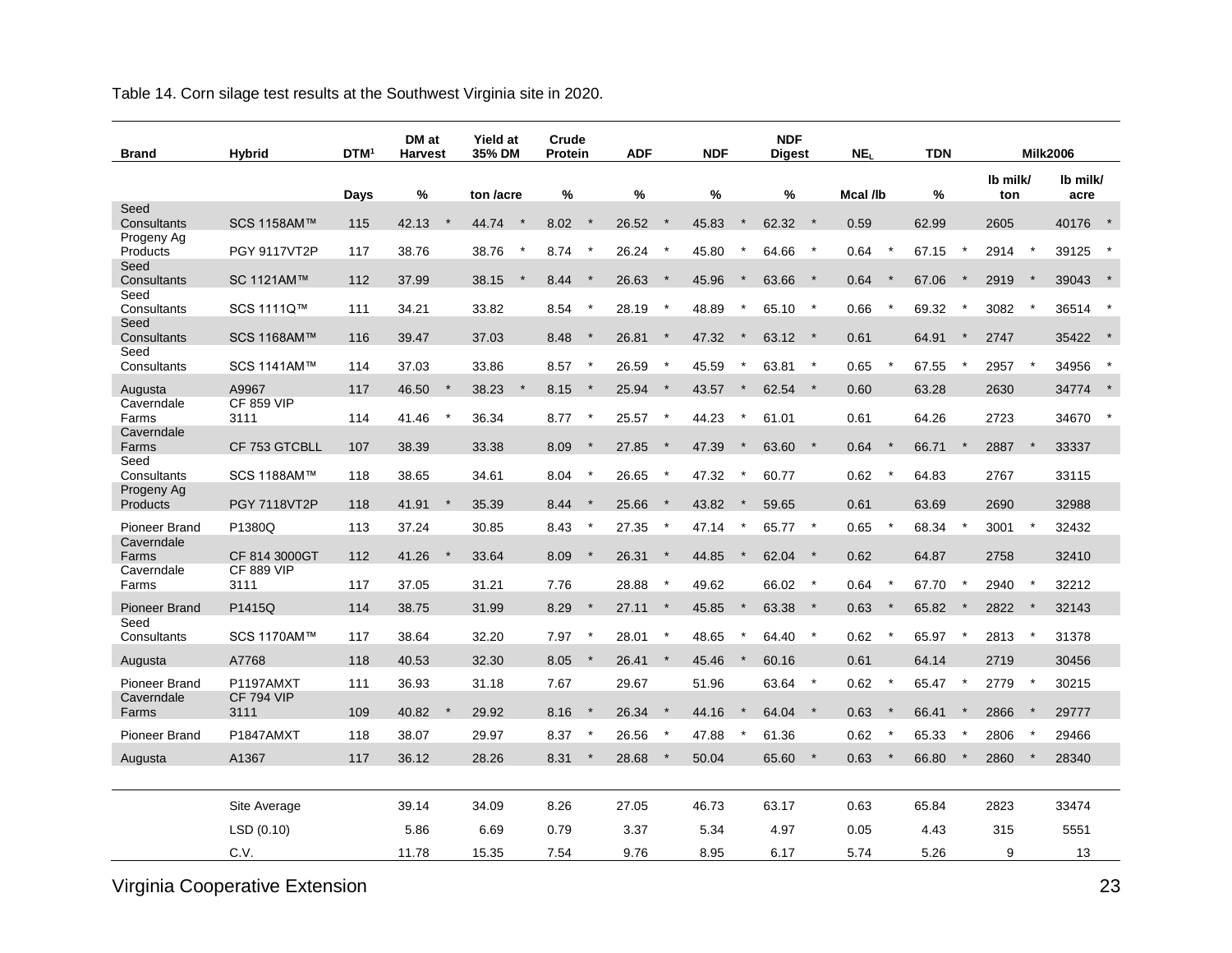#### <sup>1</sup>Days to maturity provided by company; differences in maturity rating methods may exist between companies. \*Indicates numbers not significantly different from the highest (or lowest for ADF and NDF) value in that column, i.e. within one LSD of the top performer. Note: Hybrids are listed in descending order of lb milk/acre.

#### Table 15. Two-year corn silage test results (2019 and 2020) at the Southwest Virginia site.

| <b>Brand</b>                         | <b>Hybrid</b>             | DTM <sup>1</sup> | DM at<br><b>Harvest</b> | <b>Yield at</b><br>35% DM | Crude<br><b>Protein</b> |         | <b>ADF</b>    |         | <b>NDF</b> | <b>NDF</b><br><b>Digest</b> |         | NE <sub>L</sub> | <b>TDN</b> |                 | <b>Milk2006</b>  |  |
|--------------------------------------|---------------------------|------------------|-------------------------|---------------------------|-------------------------|---------|---------------|---------|------------|-----------------------------|---------|-----------------|------------|-----------------|------------------|--|
|                                      |                           | Days             | $\%$                    | ton /acre                 | %                       |         | $\frac{0}{0}$ |         | $\%$       | %                           |         | Mcal /lb        | $\%$       | Ib milk/<br>ton | Ib milk/<br>acre |  |
| Seed<br>Consultants                  | SCS 1168AM™               | 116              | 40.96                   | 36.83                     | 7.86                    |         | 28.70         |         | 50.82      | 65.16                       |         | 0.59            | 63.61      | 2624            | 33694            |  |
| Caverndale<br>Farms                  | <b>CF 859 VIP</b><br>3111 | 114              | 44.44                   | 37.37<br>$\star$          | 8.29                    | $\star$ | 27.33         |         | 48.32      | 63.71                       | $\star$ | 0.58            | 62.10      | 2521            | 33004            |  |
| Seed<br>Consultants                  | SCS 1158AM™               | 115              | 43.12                   | 37.99<br>$\ast$           | 8.00                    |         | 27.65         |         | 49.20      | 61.87                       |         | 0.56            | 60.29      | 2403            | 32101            |  |
| Augusta                              | A9967                     | 117              | 47.86                   | 36.97                     | 7.72                    |         | 26.82         |         | 47.71      | 61.42                       |         | 0.56            | 60.34      | 2414            | 31161            |  |
| Seed<br>Consultants                  | SCS 1188AM™               | 118              | 42.49                   | 35.93                     | 7.73                    |         | 28.62         |         | 50.50      | 60.63                       |         | 0.57            | 60.80      | 2454            | 30670            |  |
| Caverndale<br>Farms                  | CF 753 GTCBLL             | 107              | 43.12                   | 32.70                     | 7.99                    |         | 28.23         | $\star$ | 49.13      | 62.82                       | $\star$ | 0.60            | 63.22      | 2622            | 29838            |  |
| Augusta                              | A7768                     | 118              | 40.06                   | 31.65                     | 8.16                    |         | 27.10         |         | 48.56      | 64.54                       |         | 0.60            | 64.18      | 2681            | 29671            |  |
| Progeny Ag<br>Products<br>Caverndale | PGY 7118VT2P              | 118              | 41.43                   | 33.13                     | 7.89                    | $\star$ | 27.94         | $\star$ | 48.57      | 60.06                       |         | 0.59            | 62.11      | 2566            | 29667            |  |
| Farms                                | CF 814 3000GT             | 112              | 41.91                   | 31.40                     | 7.77                    |         | 26.77         |         | 47.12      | 62.87                       | $\ast$  | 0.60            | 63.62      | 2655            | 29208            |  |
| Pioneer Brand                        | P1197AMXT                 | 111              | 39.41                   | 28.78                     | 8.14                    |         | 29.01         |         | 52.02      | 61.94                       | $\star$ | 0.58            | 61.79      | 2517            | 25165            |  |
|                                      | Site Average              |                  | 42.48                   | 34.27                     | 7.95                    |         | 27.82         |         | 49.19      | 62.50                       |         | 0.58            | 62.21      | 2546            | 30418            |  |
|                                      | LSD(0.10)                 |                  | 3.54                    | 6.09                      | 0.79                    |         | 2.91          |         | 3.80       | 3.77                        |         | 0.03            | 3.04       | 212             | 4795             |  |
|                                      | C.V.                      |                  | 9.02                    | 19.27                     | 10.74                   |         | 11.36         |         | 8.37       | 6.54                        |         | 5.66            | 5.28       | 9               | 17               |  |

<sup>1</sup>Days to maturity provided by company; differences in maturity rating methods may exist between companies.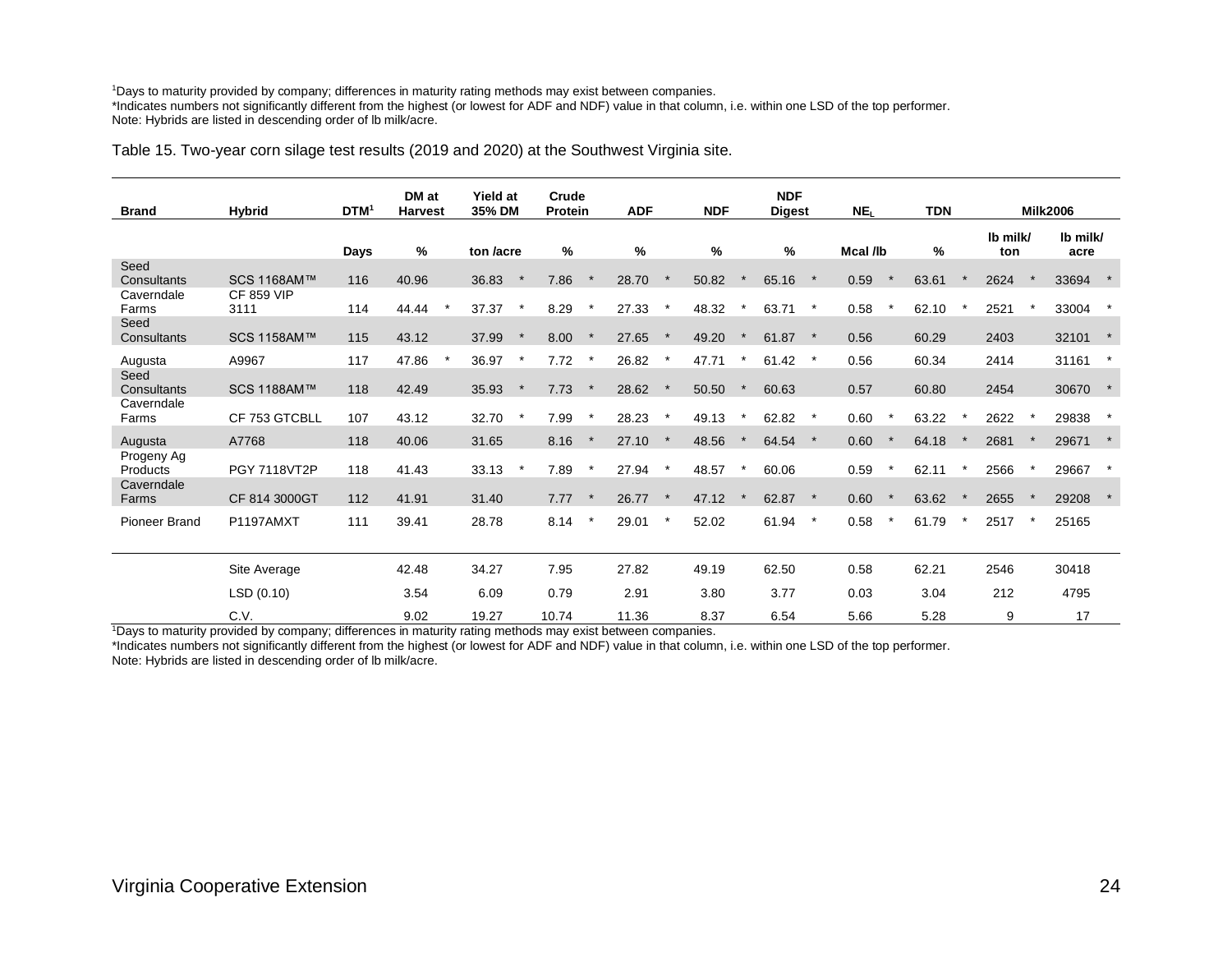Table 16. Three-year corn silage test results (2018, 2019, and 2020) at the Southwest Virginia site.

| <b>Brand</b>                      | Hybrid              | <b>DTM</b> | DM at<br><b>Harvest</b> | <b>Yield at</b><br>35% DM |         | Crude<br>Protein |         | <b>ADF</b> |         | <b>NDF</b> | <b>NDF</b><br><b>Digest</b> |         | NE <sub>L</sub> | <b>TDN</b> |                 | <b>Milk2006</b>  |  |
|-----------------------------------|---------------------|------------|-------------------------|---------------------------|---------|------------------|---------|------------|---------|------------|-----------------------------|---------|-----------------|------------|-----------------|------------------|--|
|                                   |                     | Days       | %                       | ton <i>lacre</i>          |         | %                |         | %          |         | %          | %                           |         | Mcal /lb        | %          | Ib milk/<br>ton | Ib milk/<br>acre |  |
| Seed<br>Consultants               | SCS 1168AM™         | 116        | 38.39                   | 36.94                     |         | 7.98             |         | 28.49      |         | 50.80      | 64.15                       |         | 0.61            | 64.65      | 2721            | 35142            |  |
| Seed<br>Consultants<br>Caverndale | SCS 1158AM™         | 115        | 41.86                   | 40.08                     | $\star$ | 7.99             | $\star$ | 27.49      | $\star$ | 48.97      | 61.02                       |         | 0.57            | 61.04      | 2471            | 34912            |  |
| Farms                             | CF 814 3000GT       | 112        | 39.97                   | 32.92                     |         | 7.81             |         | 26.95      |         | 47.53      | 62.15                       |         | 0.61            | 64.53      | 2737            | 31606            |  |
| Augusta                           | A7768               | 118        | 37.61                   | 31.79                     |         | 8.24             |         | 27.35      |         | 49.11      | 63.77                       | $\star$ | 0.62            | 65.21      | 2774            | 30849            |  |
| Progeny Ag<br>Products            | <b>PGY 7118VT2P</b> | 118        | 39.36                   | 32.91                     |         | 7.86             |         | 28.15      |         | 49.35      | 60.15                       |         | 0.60            | 62.92      | 2632            | 30295            |  |
|                                   | Site Average        |            | 39.44                   | 34.93                     |         | 7.97             |         | 27.69      |         | 49.15      | 62.25                       |         | 0.60            | 63.67      | 2667            | 32561            |  |
|                                   | LSD(0.10)           |            | 2.38                    | 4.01                      |         | 0.54             |         | 1.55       |         | 2.25       | 2.42                        |         | 0.02            | 1.91       | 135             | 3840             |  |
|                                   | C.V.                |            | 8.15                    | 15.55                     |         | 9.14             |         | 7.55       |         | 6.18       | 5.26                        |         | 4.40            | 4.05       | 7               | 16               |  |

<sup>1</sup>Days to maturity provided by company; differences in maturity rating methods may exist between companies.

\*Indicates numbers not significantly different from the highest (or lowest for ADF and NDF) value in that column, i.e. within one LSD of the top performer.

Note: Hybrids are listed in descending order of lb milk/acre.